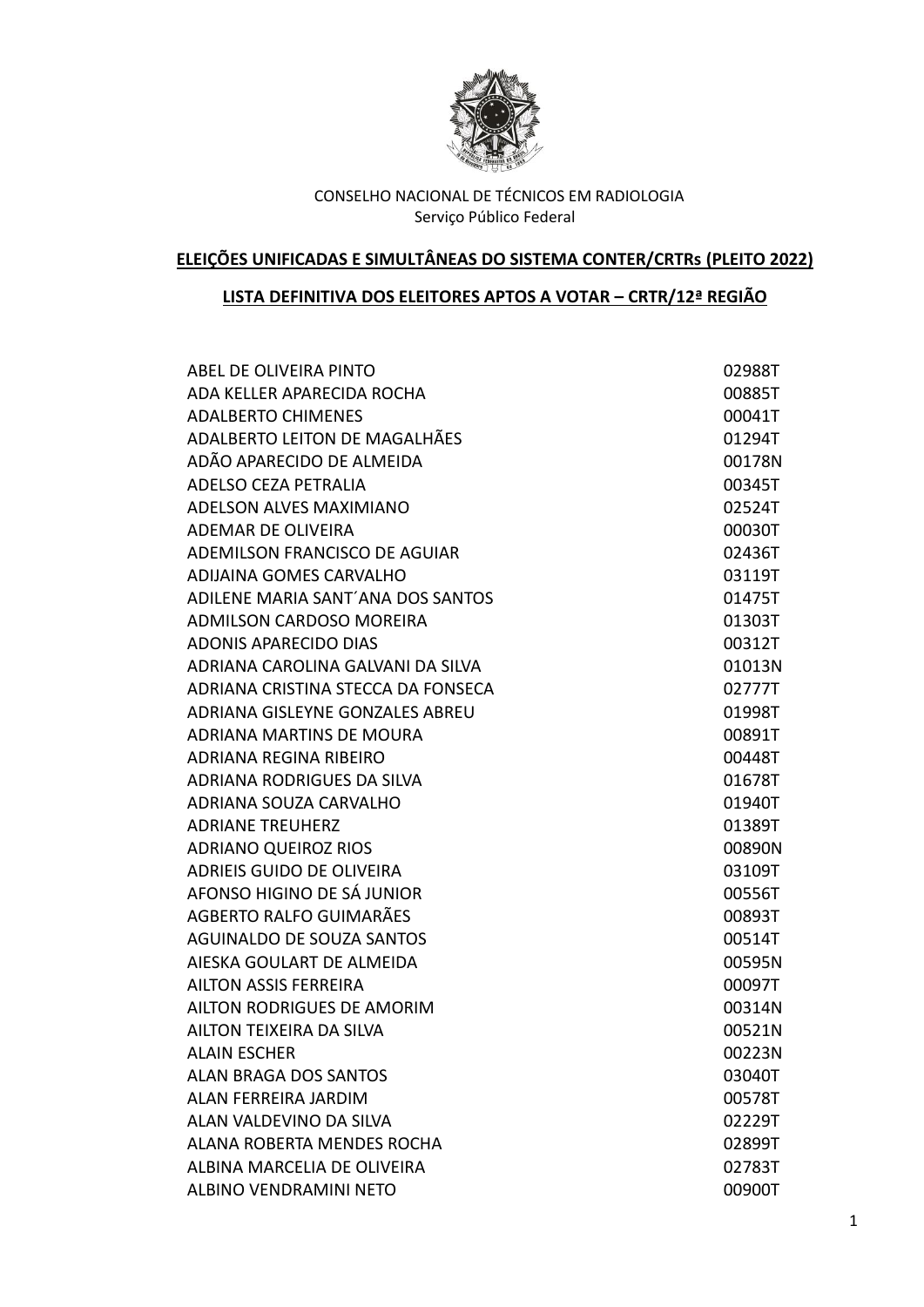

| ALCEU GIOVANNI JARDIM PEREIRA          | 01731T |
|----------------------------------------|--------|
| <b>ALDEMIR CANHETE FILHO</b>           | 02883T |
| ALDENOR JOSÉ RIOS                      | 01195T |
| ALEANDRO ZERI DE SOUZA                 | 01313T |
| ALESSANDRA CHIOVETTI MOREIRA           | 00868T |
| ALESSANDRA FERREIRA DOS SANTOS         | 01084N |
| ALESSANDRA ROCHA DO COUTO              | 00278N |
| <b>ALESSANDRO TELES MARTINS</b>        | 01873T |
| ALEX BRITO DA SILVA                    | 00464N |
| ALEXANDRE DE ALMEIDA SILVA             | 00905T |
| ALEXANDRE HEITOR IZAR PINHEIRO         | 00350T |
| ALEXANDRE YOSHIO RIBEIRO ASATO         | 02697T |
| <b>ALEXANDRINO TELES PARENTE</b>       | 00048T |
| ALEXSANDRO MASCARENHAS RIOS            | 00890T |
| ALEXSANDRO ORTIZ DURAN                 | 02965T |
| ALICE RIBAS DE OLIVEIRA                | 00825N |
| ALINE ALEXANDRE DA COSTA CARDOSO DE SÁ | 02576T |
| <b>ALINE CAMARGO ALVES</b>             | 03064T |
| ALINE CAREN APARECIDA BERSELLI         | 00029N |
| <b>ALINE CRISTINA SILVESTRE</b>        | 01551T |
| ALINE DA SILVA BEZERRA                 | 02405T |
| ALINE RODRIGUES CAETANO                | 01656T |
| ALINE STEPHANIE MOREIRA LIMA BERTI     | 02904T |
| ALINE UEHARA QUEIROZ                   | 00889N |
| ALINI STRAPAZÃO                        | 03097T |
| <b>ALISSON TORQUETTI VASCONCELOS</b>   | 00910N |
| <b>ALTEIR GOMES RIBEIRO</b>            | 00145T |
| ALYNE DE MORAES CÓRDOBA DA SILVA       | 03015T |
| ALYNE SAAD DO AMARAL                   | 01204T |
| ALYSON TSUYOSHI SAMEZIMA               | 01949T |
| <b>AMANDA RENATA LUCIA GALVES</b>      | 00762N |
| AMANDA SILVA AMORIM                    | 00753N |
| AMÉLIO BAIS NETO                       | 00964N |
| ANA ALICE PAULINO GODOI                | 01633T |
| ANA CLAUDIA MONTIEL LOPES              | 02964T |
| ANA GRAZIELA SERRA SERPA               | 02797T |
| ANA KAROLINE RODRIGUES DIAS            | 01093N |
| ANA LIRIA MARQUES DA SILVA RIBEIRO     | 01525T |
| ANA LIVIA GONÇALVES MARTINS            | 03004T |
| ANA LUCIA LEITE SOARES OLIVEIRA        | 00895T |
| ANA MARIA PEREIRA DA SILVA MOTA        | 01284T |
| ANA PAULA LAGE FERNANDES               | 03125T |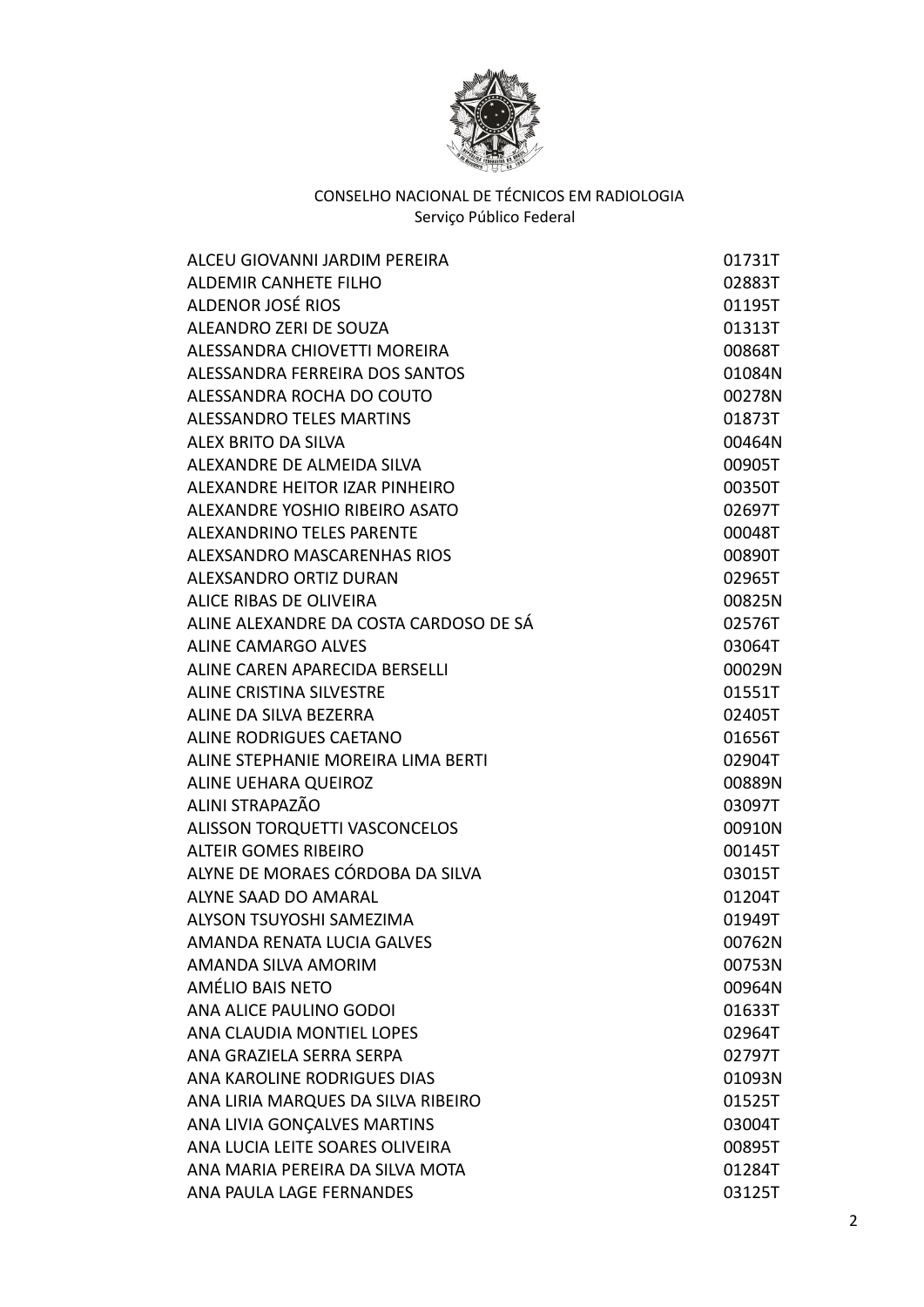

| ANA PAULA PEREIRA GOMES                   | 02739T |
|-------------------------------------------|--------|
| ANA PAULA VOLPE DE LIRAS                  | 00503N |
| ANA PAULA WALDOW                          | 01758T |
| ANADIR ALVES MACHADO COELHO               | 01462T |
| ANDERSON ADORNO DE MATOS                  | 02239T |
| ANDERSON DA SILVA MONTEIRO                | 00281T |
| ANDERSON LUIZ SATYRO DE OLIVEIRA          | 02207T |
| <b>ANDERSON RICARDO MARCON</b>            | 02474T |
| ANDRÉ CHASTEL INÁCIO                      | 00408T |
| <b>ANDRE FARIAS ANDRADE</b>               | 02939T |
| ANDRÉ FERNANDES FERREIRA                  | 01586T |
| ANDRÉ LUIZ DA SILVA PEREIRA               | 01978T |
| ANDRÉ RODRIGO DE SOUZA                    | 02848T |
| ANDRÉA PAULA DE ALMEIDA                   | 01251T |
| ANDREI LUIZ BOTELHO CONDE                 | 02359T |
| ANDRÉIA GARCIA JARA                       | 01796T |
| ANDREIA LUZIA DOS SANTOS ESTEVANELLI GATO | 00975N |
| ANDREIA MICHELI SOARES                    | 00137N |
| ANDRÉIA REINHER                           | 02544T |
| <b>ANDREIA ROMAGNOLI</b>                  | 00380T |
| ANDRESSA APARECIDA DIAS DOS SANTOS        | 00450T |
| ANDRESSA DA SILVA PONTES                  | 00958N |
| <b>ANDRESSA MARTINS MOTA</b>              | 01070N |
| ANELISE MESQUITA MARQUES VARGAS           | 02770T |
| ANGELA DA SILVA GUEDES                    | 00269N |
| ANGELA MARIA GALINDO SCOCCA               | 00506T |
| ANGELA SAMPAIO BARBOSA                    | 00745T |
| ANGÉLICA APARECIDA MARTINS DA SILVA BUENO | 02653T |
| <b>ANILDO DE PAULA</b>                    | 00326T |
| <b>ANILSON DE LIMA BORGES</b>             | 00888T |
| ANNE CRISTINE FREIRE DALAFINI             | 01971T |
| ANNY CAROLINE FRANÇA DA COSTA             | 00886N |
| ANTONINO RODRIGUES GONÇALVES FILHO        | 00886T |
| ANTONIO BARBOSA DE OLIVEIRA FILHO         | 00047T |
| ANTONIO CÁSSIO DE SOUZA BONIFÁCIO         | 01076N |
| <b>ANTONIO CELSO CARNELOS</b>             | 01031N |
| <b>ANTONIO GALAN JUNIOR</b>               | 00172T |
| ANTÔNIO HENRIQUE DE ALMEIDA GONÇALVES     | 00772T |
| ANTONIO KAIRON LUNA DE SOUSA              | 00946N |
| APARECIDA DA COSTA MAGALHÃES              | 00891N |
| APARECIDA MARTINS FERREIRA                | 00066T |
| APARECIDA PEREIRA RODRIGUES XIMENES       | 03034T |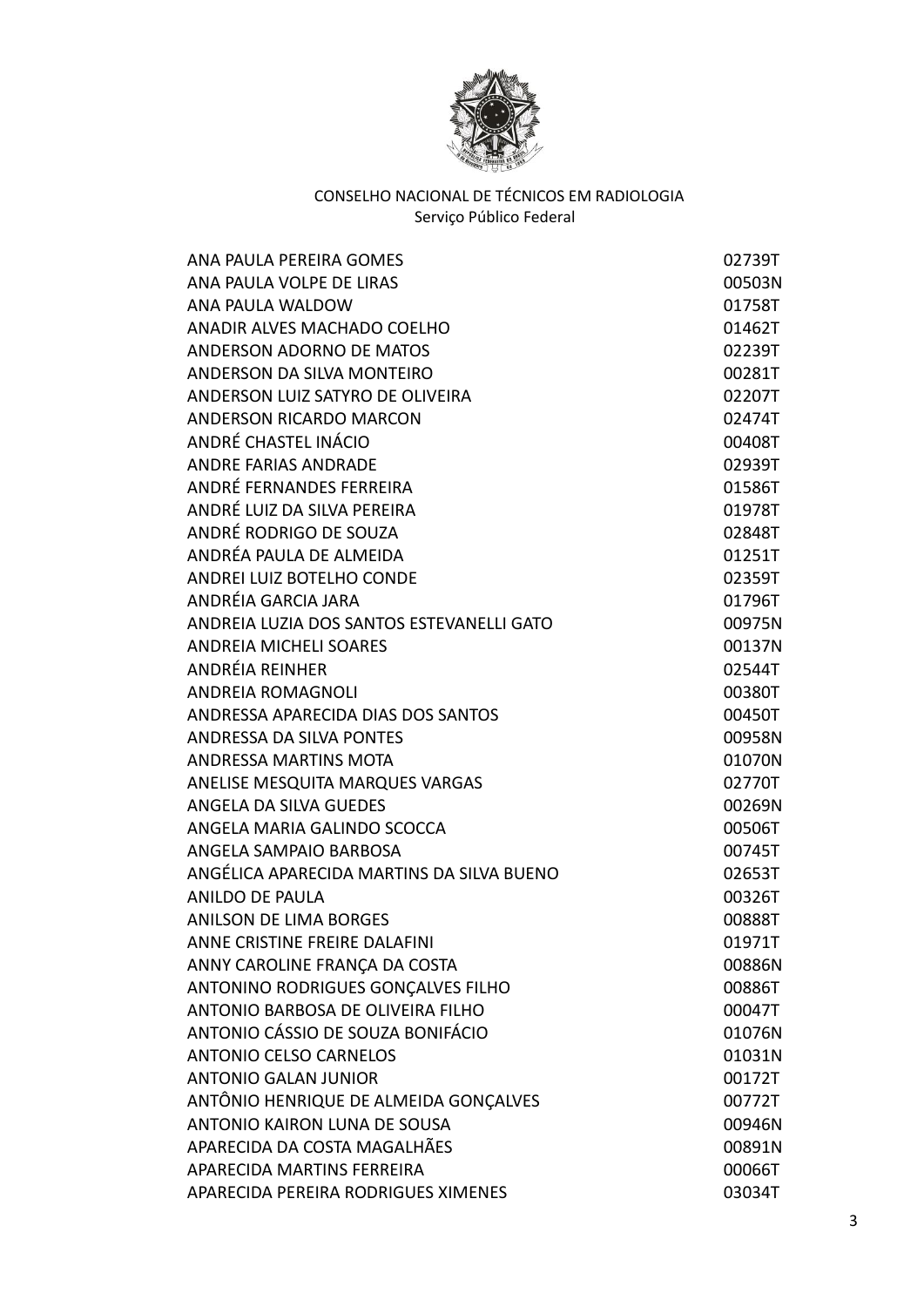

| APARECIDO PEREIRA DA ROCHA            | 02781T |
|---------------------------------------|--------|
| APOLIANA APARECIDA DE MOURA           | 03074T |
| ARIANA SANTOS DE OLIVEIRA             | 02508T |
| ARIANE CERISE ESPINDOLA RODRIGUES     | 02930T |
| ARIANE DEISE CORRÊA DANIELLI          | 02296T |
| ARIANE KELLEY DE SOUZA MATIAS BENITES | 00656T |
| ARLAN CARVALHO DA SILVA               | 03118T |
| <b>ARLINDO SILVA LIMA</b>             | 01104N |
| ARNALDO CAMARGO DE OLIVEIRA JUNIOR    | 00106N |
| <b>ARNO MARASCA</b>                   | 00184T |
| <b>ARTHUR EMILIO MELO NEVES</b>       | 00276N |
| ARTHUR KAYKE SILVA PRIMO              | 01057N |
| <b>ARYANE RENATA VOLPE</b>            | 03088T |
| ARYEL GUSTAVO DE LIMA FERNANDES CRUZ  | 00447T |
| AURELIO SIQUEIRA DE OLIVEIRA          | 00445N |
| AURORA CARLOS DA ROCHA                | 01523T |
| BEATRIZ MICHELLE CRISPIM FREITAS      | 01117N |
| <b>BENEDITO DOS SANTOS SILVA</b>      | 00616N |
| <b>BRAYAN DA SILVA BORGES</b>         | 03114T |
| <b>BRENDA ALINE ENZ</b>               | 01010N |
| BRUNA KAROLAYNE GONÇALVES PEREIRA     | 01022N |
| <b>BRUNA REGINA DA SILVA GOMES</b>    | 03105T |
| BRUNO CÉSAR MIRANDA DE LIMA           | 01064N |
| <b>BRUNO CESAR SANTANA</b>            | 01139T |
| <b>BRUNO DE SOUSA GARCIA</b>          | 01116N |
| <b>BRUNO FERNANDES FERREIRA</b>       | 01569T |
| <b>BRUNO ROBERTO DIAS</b>             | 00411N |
| <b>CACILDA DOS SANTOS</b>             | 02170T |
| CAMILA YALA FÉLIX PEREIRA             | 01000N |
| CARLA ADRIANA SANTOS CANDIDO AFONSO   | 00230N |
| CARLA ADRIELLI BRAZ ALBERTO           | 02767T |
| CARLA ANTONIETA BELATO PRADO          | 01634T |
| <b>CARLA CARIS FERREIRA</b>           | 00519N |
| CARLA CAVALCANTI SILVA                | 02994T |
| <b>CARLA CHAVES JARA</b>              | 03045T |
| <b>CARLA VERONICA RODRIGUES</b>       | 03107T |
| <b>CARLOS ALBERTO DE BRITO</b>        | 00122T |
| <b>CARLOS ALBERTO DE LIMA ALVES</b>   | 01765T |
| <b>CARLOS ALBERTO DIAS GOMES</b>      | 00290T |
| <b>CARLOS CEZAR MARTINS</b>           | 00713T |
| CARLOS EDUARDO DA SILVA MARTINS       | 01060N |
| CARLOS EDUARDO GARCIA VITÓRIO         | 02040T |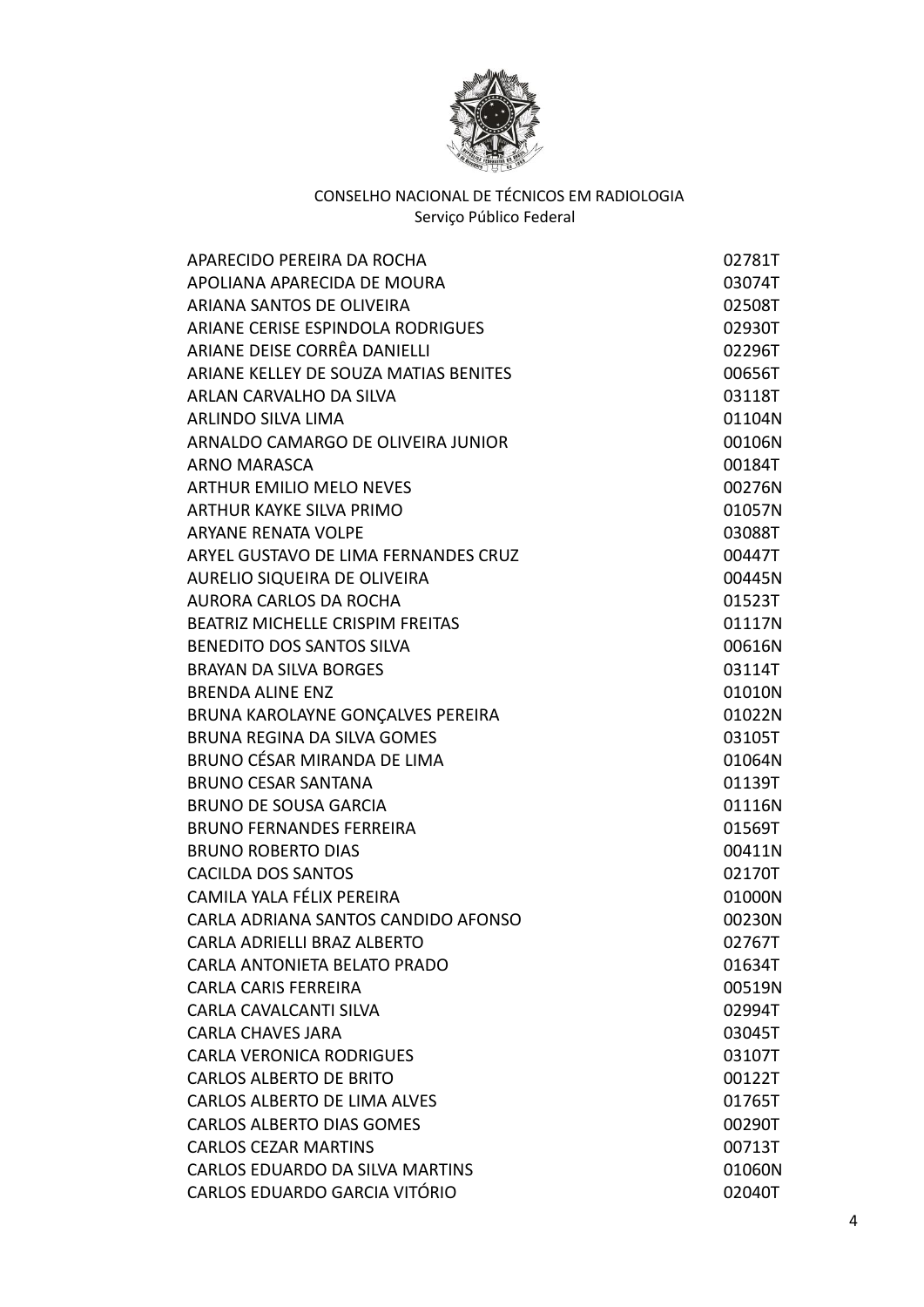

| <b>CARLOS EDUARDO JOB</b>               | 00907T |
|-----------------------------------------|--------|
| <b>CARLOS ELIGIO TEIXEIRA PORRAL</b>    | 00593N |
| CARLOS HENRIQUE FERREIRA DE SOUZA       | 00390N |
| <b>CARLOS PEREIRA DE MOURA NETO</b>     | 02177T |
| CARMELITA VIEIRA SILVA DA CHARI         | 03020T |
| CARMEN IZABEL JAIME RAMOS DA COSTA      | 00507T |
| CAROLINA ABREU NEVES DE OLIVEIRA        | 02358T |
| <b>CAROLINA BEBER LUCAS</b>             | 02906T |
| <b>CECILIA E SILVA CORREA</b>           | 00484T |
| <b>CEIDE DIAS FRANCO</b>                | 00294N |
| CÉLIA ALBINO DE CARVALHO                | 00093N |
| CELMA DE FÁTIMA FREITAS                 | 00906T |
| <b>CESAR ISRAEL ARTAL</b>               | 03110T |
| <b>CESAR RODRIGUES BARRINHO</b>         | 01243T |
| CÉZAR OLIVEIRA MACHADO                  | 00424N |
| <b>CHARLY AGUINEL DE OLIVEIRA</b>       | 01891T |
| CHRISLENE MUNIRA MOURA DA COSTA PENHA   | 03039T |
| CHRISTIANE EVA DE ASSIS ARAUJO          | 00822N |
| <b>CÍCERO CECHELERO</b>                 | 01528T |
| CÍCERO RENATO DA SILVA                  | 00867N |
| CINTHIA DE MORAES TOMAZ ARAÚJO          | 02003T |
| <b>CINTIA NUNES DE OLIVEIRA</b>         | 00098N |
| CIRLENE LEMES AGUIAR DA COSTA           | 02201T |
| <b>CLAITON FRANCISCO HERMES</b>         | 00914T |
| <b>CLARICE TONIAL</b>                   | 00916T |
| <b>CLAUDEMIR OLIVEIRA MENDES</b>        | 00550T |
| <b>CLAUDIA PATRICIA DOS SANTOS</b>      | 02452T |
| <b>CLAUDIA RENATA SOUZA SANTOS</b>      | 01543T |
| CLAUDINEI SEBASTIÃO PEREIRA             | 01483T |
| <b>CLAUDINEY DA SILVA PEREIRA</b>       | 00089A |
| CLÁUDIO ANTÔNIO DE MELO                 | 00753T |
| CLÁUDIO DA SILVA                        | 02162T |
| CLÁUDIO MACIEL DE ARRUDA                | 00047A |
| <b>CLAZIELEN CORRÊA NERY</b>            | 00042N |
| <b>CLEBER APARECIDO LUCIO</b>           | 01377T |
| <b>CLEBER DUARTE MELO</b>               | 00313N |
| <b>CLEBER PEREIRA DE OLIVEIRA</b>       | 00530T |
| <b>CLEBSON DE ALMEIDA GONÇALVES</b>     | 02505T |
| CLEIDE APARECIDA MIRANDA DE O.T. GALVÃO | 01996T |
| CLEIDE CONCEIÇÃO CORREA DE LIMA         | 02483T |
| CLEIDE DA SILVA OLIVEIRA                | 02264T |
| <b>CLEIDE LUIZ DE ALMEIDA</b>           | 03055T |
|                                         |        |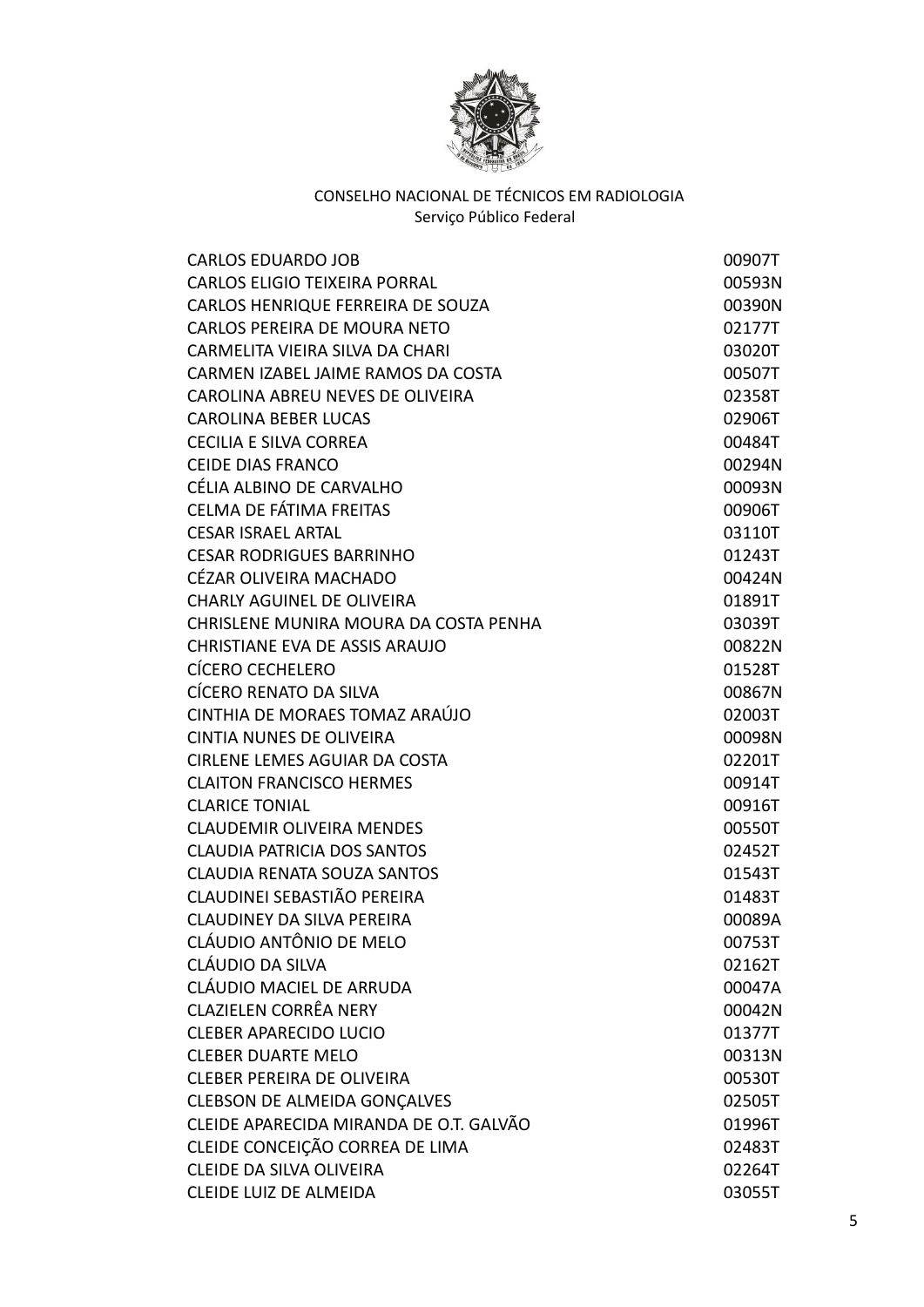

| <b>CLEITON DOS SANTOS FERNANDES</b> | 00840T |
|-------------------------------------|--------|
| <b>CLEITON SIGARI DA SILVA</b>      | 00422T |
| <b>CLEIVISON CESAR DE SOUSA</b>     | 02836T |
| CLEUMAR ANTÔNIO VERONEZE            | 00917T |
| CLODOALDO DE AZEVEDO CARDOSO        | 00477N |
| CLODOALDO MEDEIROS DO COUTO         | 00116T |
| CONCEIÇÃO APARECIDA DUARTE PEREIRA  | 00623T |
| <b>CREUDSON AMERICO SANTANA</b>     | 01476T |
| CRISLÉIA ESPOZETTI BUSCARIOLI       | 02345T |
| CRISTIANE DE SOUZA MELO             | 03091T |
| <b>CRISTIANE DE SOUZA PEREIRA</b>   | 00429T |
| <b>CRISTIANE RODRIGUES</b>          | 00678N |
| <b>CRISTIANE SANTANA DA CUNHA</b>   | 03103T |
| <b>CRISTIANO SOUZA DE BRITO</b>     | 03003T |
| CRISTINA ARAÚJO DA ROCHA            | 00345N |
| CRISTINA DA SILVA SOUZA ARANDA      | 01320T |
| D'AVILA FERREIRA ALMEIDA ANDRADE    | 00945N |
| <b>DAIANE ALVES MARTINI</b>         | 00271N |
| DAIANE APARECIDA CABRAL GONÇALVES   | 03009T |
| DAIANE MARIA DE SANTANA SPANHOLI    | 00436N |
| <b>DAIANE REIS FERNANDES</b>        | 00451T |
| DALNEY LEITE DOS SANTOS             | 00121T |
| DANIA APARECIDA LEONÇO DA SILVA     | 00898N |
| DANIEL PEREIRA DA SILVA             | 02334T |
| DANIEL REUS SCHNEIDER               | 01108T |
| DANIELA COSTA DOS SANTOS            | 02677T |
| DANIELE DAS GRAÇAS GOMES ESPINOSA   | 02607T |
| <b>DANIELE MOREIRA</b>              | 00602N |
| <b>DANIELLE MARINHO SOARES</b>      | 01011N |
| DANIELLE PAULA DA SILVA             | 03115T |
| DANILO AUGUSTO BARRETO              | 01181T |
| DANILO ESNARRIAGA VICCARI           | 01458T |
| <b>DANILO JARDIM FONSECA</b>        | 01945T |
| <b>DANILO MORAES DE ARRUDA</b>      | 02529T |
| DANILO SANDIM MENDONÇA              | 02268T |
| DANILO SIDNEI MIOTTA                | 03011T |
| DÁRCIO BEZERRA ESTACIO              | 00510N |
| <b>DARLAN DA SILVA SOARES</b>       | 02572T |
| DARLENE ARAUJO MATOS                | 00169N |
| <b>DAVI DO NASCIMENTO</b>           | 01115T |
| DAVI MAGELA DA SILVA                | 01126T |
| <b>DAVID RAMOS LUZ</b>              | 00553N |
|                                     |        |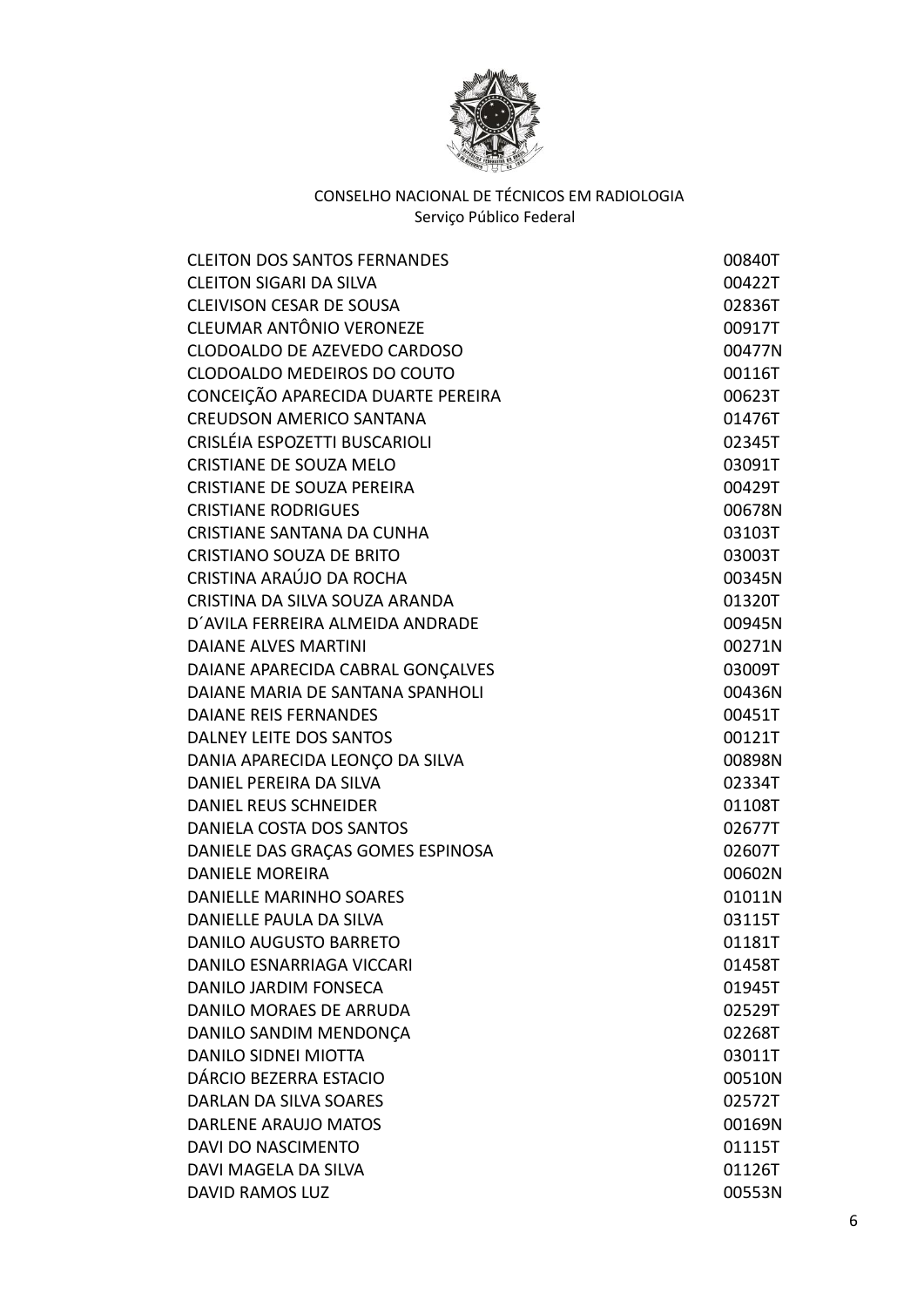

| DÉBORA ALVES MONTEIRO CHERNI           | 02975T |
|----------------------------------------|--------|
| DEBORA CRISTINA MOREIRA BOMBARDI       | 00231N |
| DÉBORA RODRIGUES DA CRUZ               | 00672N |
| DÉBORA RODRIGUES PEREIRA               | 02627T |
| DÉBORA TRINDADE DOS SANTOS             | 02838T |
| <b>DEISIELY FERREIRA DE SOUZA</b>      | 01959T |
| DEISY MARIA DE MEDEIROS MACIEL         | 02419T |
| DEIVISON FERREIRA DE ALENCAR           | 00489N |
| DELMA RÉGIA PAIVA                      | 00226T |
| <b>DENISE CARVALHO DE FREITAS</b>      | 02387T |
| DENISE MOREIRA DA SILVA CAMPOS         | 00632T |
| DENNIS ARMINDO DA SILVA COSTA          | 01035N |
| DEVAIR CEZÁRIO DA SILVA                | 00924T |
| DIEGO FERNANDES DA SILVA COSTA         | 00921T |
| DIEGO GOMES DA SILVA LEGUIZAMON        | 01946T |
| DIENIFER DE MORAES MACHADO             | 03048T |
| <b>DILMA SALES MORAES</b>              | 00272N |
| <b>DINO ANGELI NETO</b>                | 02439T |
| <b>DIOÉLITON PEREIRA SILVA</b>         | 02860T |
| DIÓGENES LEIGH GOTZ                    | 01925T |
| DIONE KLEIBER ALVES DA CRUZ            | 02180T |
| DIONEY SILVA DE ALMEIDA                | 00518N |
| DORCINEIA MARQUES DO NASCIMENTO        | 00087N |
| <b>DOUGLAS NETO SOARES</b>             | 02630T |
| DOUGLAS TREUHERZ DA SILVA              | 02582T |
| DRIANY DE JESUS FOGAÇA                 | 01329T |
| <b>DULCE MARYS MENDES LEITE</b>        | 00674N |
| <b>EDER DALAFINI GOMES</b>             | 02223T |
| <b>EDGARD SOARES COSTA NETO</b>        | 03101T |
| EDIL RUBENS CHAVES RIBEIRO JUNIOR      | 00586T |
| EDILAINE ARAUJO DA CUNHA               | 00671N |
| EDILAINE DE OLIVEIRA DOS SANTOS        | 00957N |
| EDILUZ DA SILVA DIAS                   | 00430T |
| EDIMAR OLIVEIRA DOS ANJOS              | 01497T |
| <b>EDIMAR PERIM</b>                    | 02967T |
| <b>EDIVALDO HIDALGO</b>                | 00763T |
| EDMAR HENRIQUE FERREIRA DOS SANTOS     | 02395T |
| EDMOND MITSURU SHIMABUKURO             | 00502T |
| <b>EDNA BENITEZ FONSECA</b>            | 02533T |
| <b>EDNALDO PINTO CARDOSO</b>           | 00930N |
| EDNÉIA PEREIRA BRAZ                    | 01077N |
| EDSON ANTÔNIO COSTA MAGALHÃES FERREIRA | 00315N |
|                                        |        |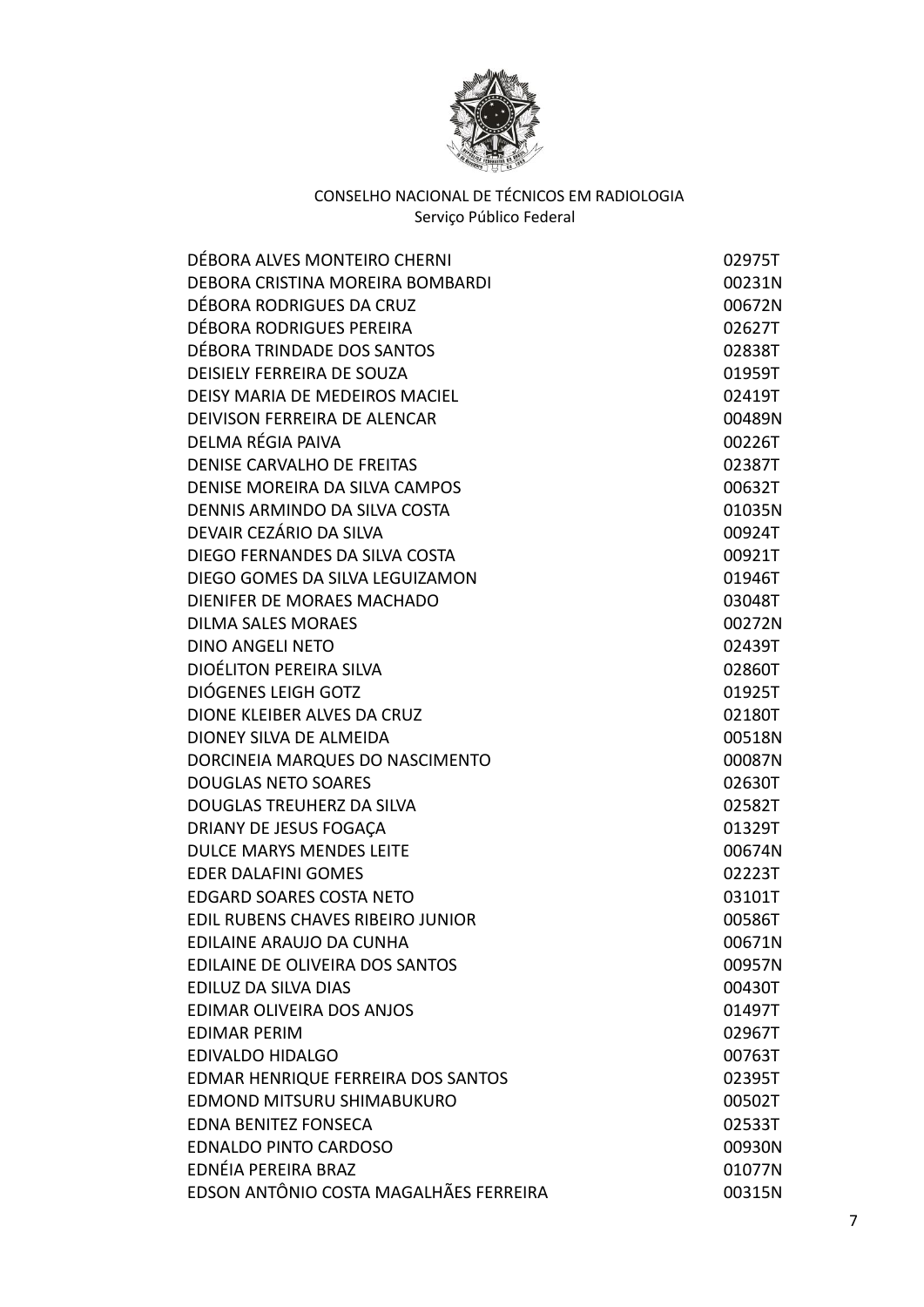

| <b>EDSON CARLOS DE FREITAS</b>          | 01542T |
|-----------------------------------------|--------|
| <b>EDSON CARPENA BERTINETTI</b>         | 01220T |
| <b>EDSON DE BRITO SALES</b>             | 02643T |
| <b>EDSON ESNARRIAGA</b>                 | 00160T |
| <b>EDSON MARCOS RODRIGUES</b>           | 00928T |
| EDSON MEDEIROS DE ABREU TEIXEIRA        | 02717T |
| EDSON QUEIROZ DOS SANTOS                | 00771T |
| EDSON ROBERTO FERREIRA BUECHEN LEMOS    | 01829T |
| EDUARDO ALEXANDRE PINTO                 | 00167T |
| EDUARDO DE SANTE DA SILVA RODRIGUES     | 00745N |
| <b>EDUARDO GODOY CARFI</b>              | 03087T |
| <b>EDUARDO QUINTANA</b>                 | 00670N |
| EDVAN ANTONIO DOGIVAL                   | 00439N |
| EIDY GUARÇONI DUTRA                     | 01081N |
| ELENICE DOS SANTOS PEREIRA              | 01447T |
| ELENIR BENTO DA SILVA NETO              | 01451T |
| ELESSANDRA APARECIDA ALMEIDA BUENO      | 01115N |
| ELI CARLOS COSTA DOS SANTOS             | 01385T |
| ELIANA DE MIRANDA SILVA GENERALI        | 00216T |
| <b>ELIANA SILVA</b>                     | 02950T |
| <b>ELIANE BONADIMAN</b>                 | 01750T |
| <b>ELIANE COSTA FERREIRA</b>            | 01470T |
| <b>ELIANE NOGUEIRA CELLOS</b>           | 00973N |
| ELICIANE FRASSÃO POERNER                | 01629T |
| ELIESER FERNANDES DOS SANTOS            | 02200T |
| ELIEZER PEREIRA ROSA                    | 01089N |
| ELÍGINA ALVES DA GUIA DO AMARAL PEDROSO | 00013N |
| ELIMAR DA SILVA BARBOSA                 | 02830T |
| ELINETE SILVA DE ALENCAR                | 00258N |
| ELIO COSTA DE ALMEIDA JUNIOR            | 00605T |
| ELIOMAR ALVES DE SOUZA                  | 01426T |
| ELIOMAR SARDINHA DA SILVA               | 00933T |
| ELIOSMAR PRAXEDES DA SILVA              | 02721T |
| <b>ELIS SANTI</b>                       | 02872T |
| ELISÂNGELA BATISTA FURTADO              | 02372T |
| ELISANGELA BISPO MACIEL                 | 01311T |
| ELISANGELA GOMES AMARAL DA MATA         | 01042N |
| ELISANGELA VILALVA DE OLIVEIRA          | 01081T |
| ELITON RIBEIRO DA SILVA                 | 00509T |
| <b>ELIWELTON MACHADO SILVA</b>          | 02584T |
| ELIZABETH CORRÊA SANTOS                 | 00140T |
| ELIZANGELA BATISTA DA SILVA             | 00863N |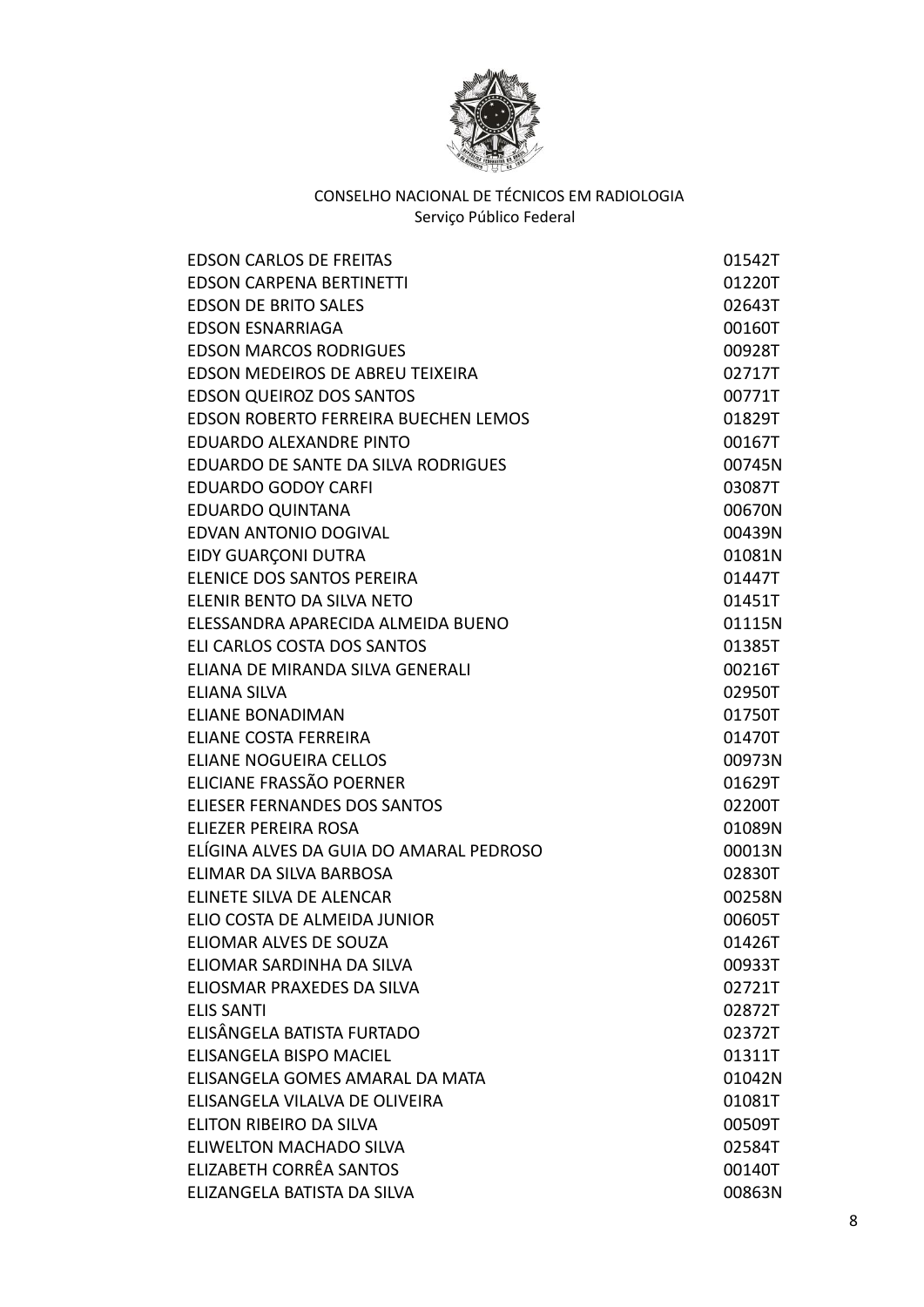

| ELIZANGELA RODRIGUES PEREIRA           | 02888T |
|----------------------------------------|--------|
| <b>ELIZETE VENDRAMETTO PAES</b>        | 02007T |
| ELTON DA COSTA NOGUEIRA                | 00803N |
| <b>EMANUELLY MACEDO ALMEIDA</b>        | 02866T |
| <b>EMELLY GOMES DE OLIVEIRA</b>        | 02868T |
| <b>EMERSON DARCI BOUGO</b>             | 00132T |
| <b>EMERSON MACEDO DA SILVA</b>         | 00772N |
| ENI MARIA RUIZ RODRIGUES DO PRADO      | 00267N |
| ÉRICA CRISTINA MOREIRA DE ANDRADE      | 02089T |
| ÉRICA CRUZ DA COSTA                    | 02743T |
| ÉRICA RIBEIRO DE BARROS                | 02035T |
| ERICA SOUZA COSTA                      | 03123T |
| ERIK BRUNO SOUZA DE CARVALHO           | 00971N |
| <b>ERIKA RIBEIRO DE JESUS</b>          | 00619N |
| ERYSSON CHRYSTOPHER PIMENTA DOS SANTOS | 02730T |
| <b>ESDRAS CARVALHO DA SILVA MORAES</b> | 00935T |
| ESTELA KAMILA DA SILVA SANTOS          | 01118N |
| ETALÍVIO DIAS FRETE                    | 00931T |
| EUDICLÉYA ESCOBAR                      | 03093T |
| EULA PAULA MIRANDA SOUZA               | 00728T |
| <b>EVANDRO CARLOS KIRCH</b>            | 01005N |
| EVANDRO CESAR PEREIRA TIAGO            | 00277T |
| ÉVELIN PEREIRA BARRETO                 | 00918N |
| <b>EVELLYN CRISTINE CARNEIRO</b>       | 02736T |
| <b>EVERALDO FERREIRA MATOS</b>         | 00296N |
| <b>EVERSON YANAI</b>                   | 02010T |
| <b>EVERTON RODRIGUES DE MELO</b>       | 01097T |
| <b>FABIANA APARECIDA TOMAZ</b>         | 01097N |
| FABIANA CRISTINA PIOVEZAN PERES        | 00410T |
| <b>FABIANA OLIVEIRA FEITOSA</b>        | 02728T |
| <b>FABIANE CAMARGO DOS SANTOS</b>      | 01037N |
| FABIANE GONÇALVES DE OLIVEIRA          | 02618T |
| <b>FABIANO DA SILVA CERRI</b>          | 00616T |
| <b>FABIANO DOS SANTOS</b>              | 00495N |
| <b>FABIANO NUNES LOPES</b>             | 02654T |
| <b>FABIANO ORTEGA TELLES</b>           | 03106T |
| <b>FABIANO SILVA DE LIMA</b>           | 00614T |
| FABICLICY BERNEGOZZI DE ALCÂNTARA      | 00508N |
| <b>FABIO BARBOSA FAUSTINO</b>          | 02499T |
| FÁBIO CÂNDIDO DA SILVA                 | 02896T |
| FÁBIO DA SILVA                         | 02673T |
| <b>FABIO DONIZETE FREITAS NUNES</b>    | 02710T |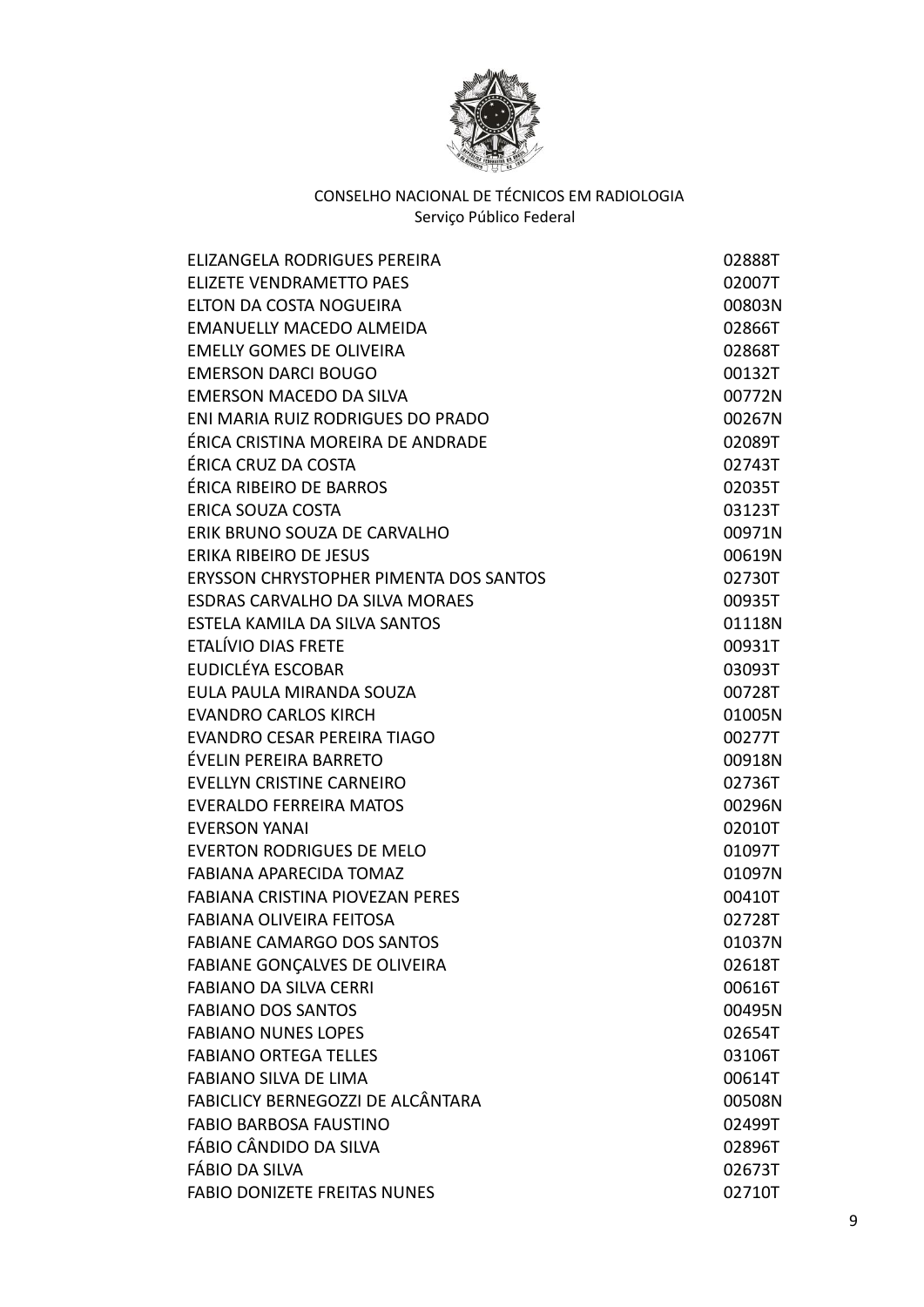

| FÁBIO DOS SANTOS CARVALHO                | 00208N |
|------------------------------------------|--------|
| FÁBIO LANDIM DA SILVA                    | 03085T |
| FÁBIO LOPES DE PAULA                     | 00179T |
| <b>FABIO MARCELO GONÇALVES</b>           | 00303T |
| FÁBIO RODRIGUES DE SOUZA                 | 00189N |
| <b>FABIO SILVA BARBOSA</b>               | 00564T |
| <b>FABIO XAVIER GOMES</b>                | 02993T |
| <b>FABRÍCIO LAGARES BARBOSA</b>          | 02277T |
| FAGNER OLIVEIRA DE ARAÚJO                | 01465T |
| <b>FELIPE LHEMAN XAVIER</b>              | 00788N |
| <b>FELIPE MARQUES MORAIS</b>             | 00951N |
| <b>FELIPE MORAIS DA SILVA</b>            | 00060N |
| <b>FELIPE RAMOS MOURA</b>                | 01052N |
| <b>FELIPE SOUZA AMORIM</b>               | 02972T |
| <b>FELIPE VENTURA DE FREITAS</b>         | 01009N |
| FERNANDA CAROLINE RODRIGUES LIMA         | 03049T |
| FERNANDA CASTELLAN ALVARES               | 00802T |
| FERNANDA FERREIRA SCHUMOSKI              | 02700T |
| FERNANDA GOMES DE SOUZA                  | 02437T |
| FERNANDA MARCELA DOS SANTOS              | 00583N |
| FERNANDA RISSO LOURENÇO                  | 02891T |
| <b>FERNANDA RODRIGUES OLIVEIRA</b>       | 01517T |
| FERNANDA TEIXEIRA DE CASTRO MARTINS      | 00684T |
| <b>FERNANDO ALVES MOREIRA</b>            | 00405T |
| FERNANDO DA SILVA WALOSZEK FERNANDES     | 01580T |
| FERNANDO LUIZ DOS SANTOS PEREIRA         | 02865T |
| <b>FERNANDO PEREIRA SALES</b>            | 00876N |
| <b>FERNANDO VUOLLO</b>                   | 01384T |
| FERNANDO WESLEI DELGADO BLANCO           | 00673N |
| FLÁVIA ALVES EVANGELISTA                 | 02352T |
| <b>FLAVIA DOS SANTOS RICARDO</b>         | 02889T |
| FLÁVIO CÉSAR GAUNA PAES                  | 00413N |
| <b>FLAVIO CESAR RIBEIRO</b>              | 00633T |
| FLÁVIO DE SOUZA MATOS                    | 00474N |
| FLÁVIO HENRIQUE PINHEIRO                 | 01166T |
| <b>FLAVIO HENRIQUE SABELLA</b>           | 01533T |
| <b>FLAVIO MELGAREJO MARTINS</b>          | 01379T |
| FLÁVIO RIBEIRO PEREIRA                   | 00733T |
| FLÁVIO WEYMANN SERVIO RONDON             | 00948T |
| <b>FRANCIELE SOUSA DO NASCIMENTO</b>     | 00747N |
| FRANCIELI JÉSSICA FERREIRA PINHEIRO YULE | 02616T |
| FRANCISCA CICERA FORTUNA CARVALHO        | 00662T |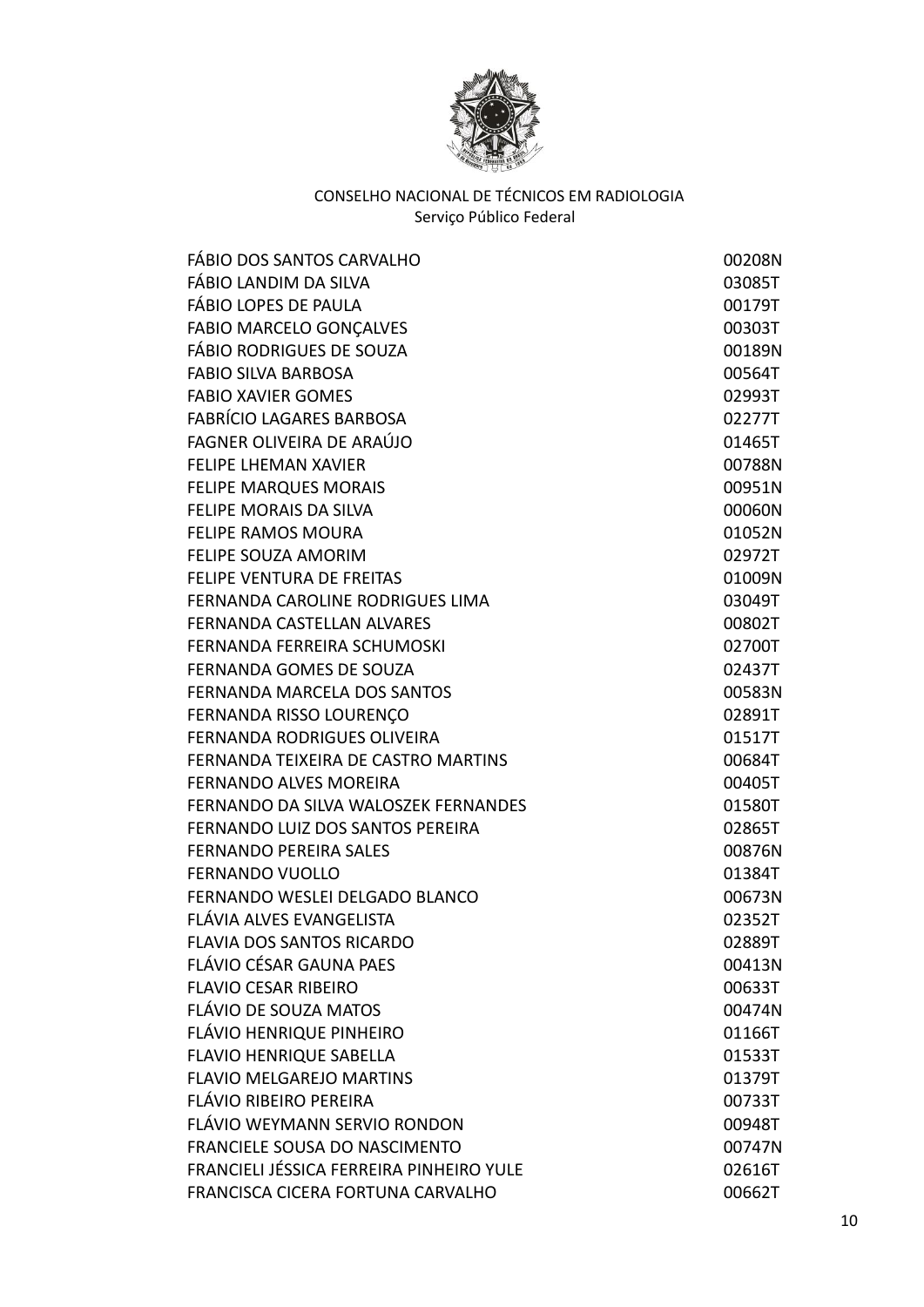

| FRANCISCA DE ALMEIDA CARDOSO               | 01870T |
|--------------------------------------------|--------|
| FRANCISCO ANTONIO RIBEIRO DA SILVA         | 00268T |
| FRANCISCO CORRÊA DA SILVA                  | 00951T |
| <b>FRANK COUTINHO NETO</b>                 | 01905T |
| <b>FRANQUICINEI SILVERIO FELIX</b>         | 00698T |
| <b>GABRIEL CARAVALLO DOS SANTOS</b>        | 02666T |
| <b>GABRIEL DA SILVA SANTOS</b>             | 02980T |
| <b>GABRIEL DIAS SILVA</b>                  | 02861T |
| <b>GABRIEL FACINCANI ALVES</b>             | 00990N |
| GABRIEL HENRIQUE DE LIMA BIZERRA           | 00460N |
| <b>GABRIELA SANTOS BATISTA</b>             | 00995N |
| <b>GABRIELL SOUZA SANTOS SOARES</b>        | 01454T |
| <b>GABRIELLA LEITE RODRIGUES BATATA</b>    | 00805N |
| GEISIANE NASCIMIRA DA SILVA DOURADO        | 00248N |
| <b>GELSON PIRES MACIEL</b>                 | 02948T |
| <b>GENI DE OLIVEIRA</b>                    | 01639T |
| <b>GENILDA GILA DOS SANTOS FRETE</b>       | 01244T |
| <b>GEORGE ÁVALOS ARZAMENDIA GOMES</b>      | 00544T |
| GILBERTO FERNANDO DE SOUZA SILVA           | 00954N |
| <b>GILCELY LEAL DE ARRUDA</b>              | 01275T |
| <b>GILDA RAMOA LOPES LUNARDI</b>           | 01954T |
| <b>GILMAR SOARES DE SOUZA</b>              | 00610T |
| GILSÉLIA SIMÕES PANIAGO DE FREITAS         | 01716T |
| <b>GILVANE BEZERRA HURTADO</b>             | 01482T |
| <b>GILVANE FERREIRA DA SILVA</b>           | 01622T |
| <b>GIOVANA SALES SOUZA BARBOSA</b>         | 00742N |
| <b>GIOVANI SANCHEZ</b>                     | 00214T |
| <b>GISELA BARBOSA DA SILVA</b>             | 00662N |
| <b>GISELE ACOSTA DOS SANTOS</b>            | 00978N |
| <b>GISELI DO NASCIMENTO BUENO</b>          | 01095N |
| GISÉLIA QUEIROZ COSTA                      | 03080T |
| <b>GISELLE CAROLINA MONTE MOR</b>          | 02855T |
| <b>GISELLE PEREIRA DA ROSA SOUZA</b>       | 00569N |
| <b>GISELY DA SILVA SANTOS</b>              | 00690T |
| <b>GISLAYNE PERIN REIS</b>                 | 02933T |
| GISLAYNE VALÊNCIO DE MELO                  | 00720T |
| <b>GISLENE DE OLIVEIRA BATISTA SANTANA</b> | 00704N |
| <b>GIVANILDO FERREIRA DOS SANTOS</b>       | 01505T |
| <b>GLADSTONIS PEREIRA GOMES</b>            | 00357T |
| <b>GLAUBER DOS SANTOS ROSA</b>             | 02000T |
| <b>GLAUBER LINS VERDE SELVA</b>            | 00289N |
| <b>GLAUCE GUIMARAES DE OLIVEIRA MOURA</b>  | 00131T |
|                                            |        |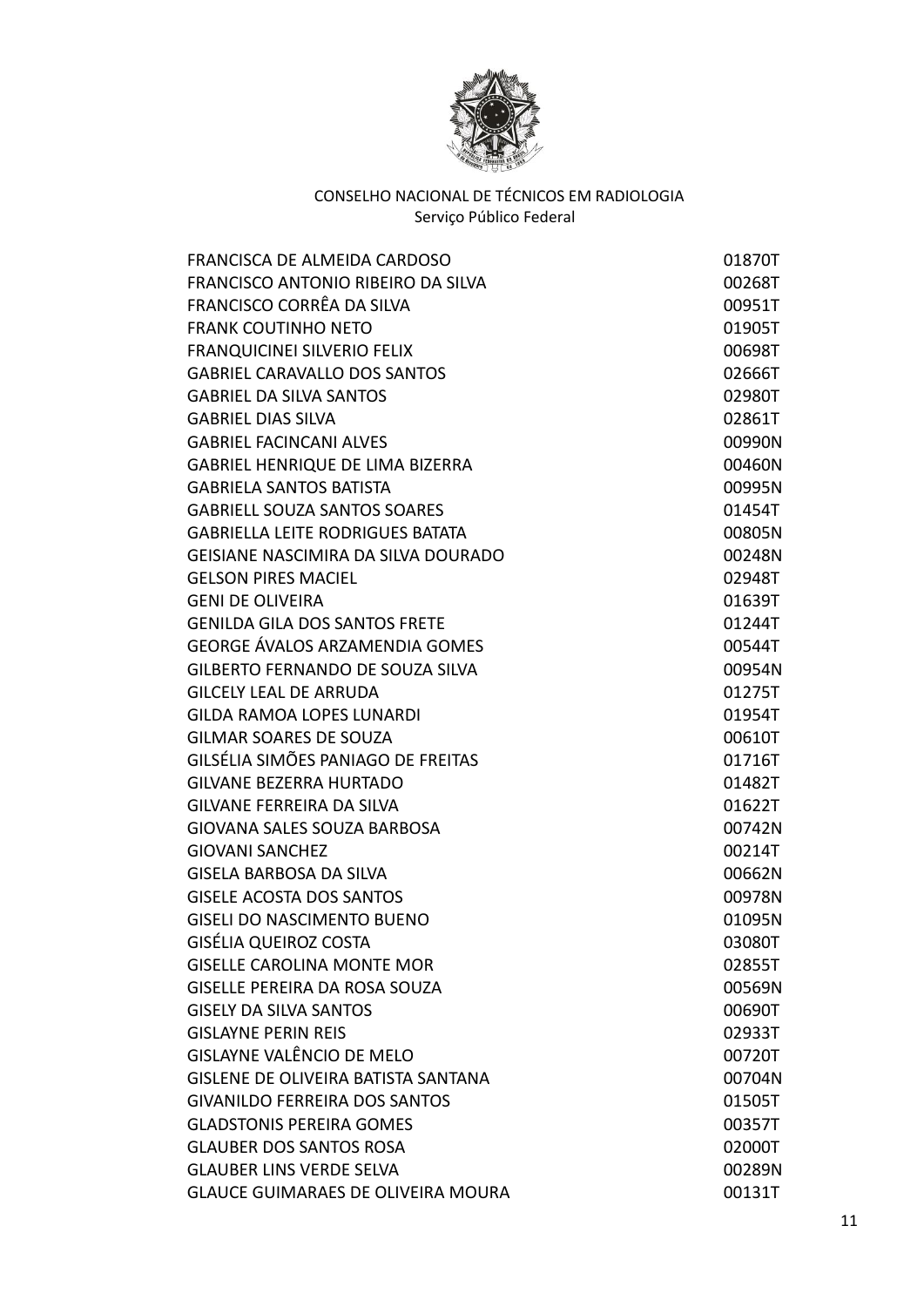

| <b>GLEICE DUTRA DA COSTA TOPPAM</b>       | 00853N |
|-------------------------------------------|--------|
| <b>GLEICI KELLY JUSTINO PELLIN ALCALA</b> | 02670T |
| <b>GLEISON OLIVEIRA DA SILVA</b>          | 00608N |
| GODOFREDO COSTA FRANÇA                    | 00876T |
| <b>GRACIANA MARIA DE OLIVEIRA</b>         | 00785T |
| <b>GRACIELY DE MORAIS DIAS</b>            | 00934N |
| <b>GRAZIELI MROJINSKI</b>                 | 00513N |
| <b>GRAZIELLE LINO RANZETI</b>             | 00129N |
| <b>GREICE DE SOUZA</b>                    | 02116T |
| <b>GUSTAVO ADOLFO BRANDÃO CUBEL</b>       | 02132T |
| <b>GUSTAVO DEDE LACERDA</b>               | 00336T |
| <b>GUTO NASCIMENTO CÉSAR</b>              | 03029T |
| HARTHUR GOMES DE ALMEIDA                  | 01102N |
| <b>HASSEN FREIRE ALLI</b>                 | 00779N |
| HATILA HUGO FOGO DE OLIVEIRA              | 00353N |
| <b>HEATICLIF ESPIRANDELI HORING</b>       | 00591N |
| <b>HELENA NUNES LHOPI</b>                 | 00911N |
| <b>HELENINHA ALVES MARTINS</b>            | 01792T |
| <b>HELIO DE LIMA VIANA</b>                | 00397T |
| HÉLIO FERREIRA DA ROCHA                   | 00057N |
| <b>HELITON ALVES</b>                      | 00449N |
| <b>HELLEN DOS SANTOS XIMENES</b>          | 00516N |
| <b>HELTON HIDEKI MATSUDA BENITES</b>      | 00520N |
| <b>HENAN ALEX MENDES RUIZ</b>             | 00486N |
| HÉRICLES VINICIUS CAVALCANTE COSTA        | 03044T |
| <b>HEVILLEN LUZ NOGUEIRA</b>              | 02775T |
| <b>HIZA BATISTA DOS SANTOS</b>            | 00656N |
| <b>HODIRLEY ESTECHE PAREDES</b>           | 02996T |
| <b>IARA REGINA FLOSS</b>                  | 01449T |
| <b>IARINE ROSA MARTINS</b>                | 00419N |
| <b>IGOR NEVES DE CASTRO</b>               | 02932T |
| <b>INARA SANTANA GUIMARÃES</b>            | 01107N |
| <b>INDIANA COLOMBELLI</b>                 | 03028T |
| INDILAURA MARIA DE SOUZA ARAUJO           | 00899N |
| <b>IOSNEI HUMBERTO CARBO GUTIERREZ</b>    | 02738T |
| <b>IRACI FERNANDES BUGARI</b>             | 01461T |
| <b>IRACILDA ROMEIRO CASTRO</b>            | 00719T |
| IRAINA APARECIDA LEONEL SOUTO             | 00777T |
| <b>ISIS PRISCILA APARECIDA LEITE</b>      | 01963T |
| ISLAINE PACÓ PEREIRA DE LIMA              | 01091N |
| ÍTALO COSTA BARROS                        | 00285N |
| ITAMAR ARAÚJO GOMES DA SILVA              | 00514N |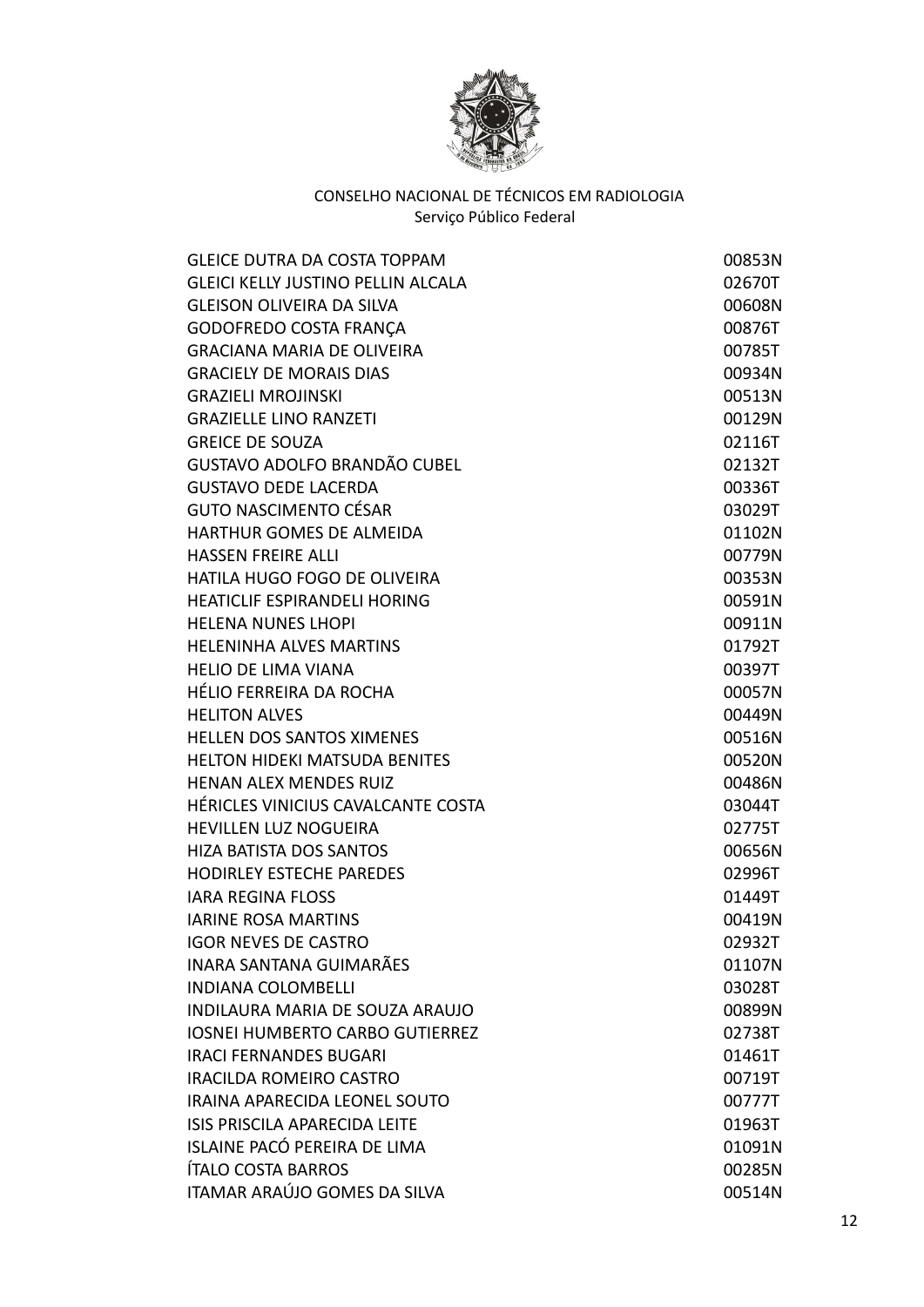

| IVAN ANGELO GUILARDI                  | 00364T |
|---------------------------------------|--------|
| <b>IVAN ANTONIO SANCHES DA SILVA</b>  | 01407T |
| <b>IVAN BRAGA DOS SANTOS</b>          | 01359T |
| <b>IVAN FRANCISCO FERREIRA</b>        | 02798T |
| <b>IVANDRO MONTAGNER</b>              | 01400T |
| <b>IVANI SOLANGE DOEBBER</b>          | 01330T |
| IZABEL CRISTINA SOUZA DA SILVA        | 00262T |
| <b>JACIARA FERREIRA DA SILVA</b>      | 02478T |
| JACKELINE NOGUEIRA DA SILVA GOIS      | 00854T |
| JACKELINE VEIGA BARROS DE CARVALHO    | 02871T |
| JAILTON OLIVEIRA DE SOUSA             | 01616T |
| JAIME BARROS CAVALHEIRO               | 02543T |
| JAIME JUNIOR LOPES VASCONCELOS        | 00801T |
| <b>JAIR PAZ</b>                       | 02284T |
| <b>JAIR PEREIRA PAIM</b>              | 00726T |
| JAIR RODRIGUES SOARES FILHO           | 01072N |
| <b>JAMES PEREIRA DA SILVA</b>         | 02924T |
| JANAÍNA CRISTOVÃO SILVA               | 02195T |
| JANAINA DE OLIVEIRA GIRARDI PARIZOTTO | 02818T |
| <b>JANAINA FERREIRA ROCHA</b>         | 00322T |
| <b>JANAINA ROMEIRO CASTRO</b>         | 00141N |
| JANE AURORA RODRIGUES DE CARVALHO     | 00942N |
| JANIR FRANCIEIRA DA SILVA             | 00392T |
| JAQUELINE DA SILVA SOUZA PEREIRA      | 02613T |
| JAQUELINE DE MEDEIROS BRITO           | 02156T |
| JAQUELINE DIAS GUIMARÃES              | 01566T |
| JAQUELINE SCHIRMER ANTUNES COELHO     | 00970T |
| JAQUELINE SOARES SIMPLÍCIO            | 02258T |
| <b>JAQUELINE SOUSA CORREA</b>         | 02523T |
| <b>JEAN CARLOS KUHN</b>               | 00562N |
| <b>JEAN WILSON MOTA</b>               | 00525T |
| JEFERSON APARECIDO ALBUQUERQUE JUNIOR | 00817N |
| JEFERSON QUINTAL MACEDO               | 01124T |
| JEFERSON TRIGUEIRO DA SILVA           | 03038T |
| <b>JENANE CAROLINA SERON</b>          | 00389T |
| JENNIFFER ARAGÃO MIRANDA              | 02713T |
| JENYFER SOUZA DOS SANTOS              | 01919T |
| <b>JESIANE LIMA FERNANDES</b>         | 03014T |
| JÉSSICA ALMEIDA CAMPOS MOREIRA        | 00855N |
| <b>JÉSSICA CORREIA DIAS</b>           | 03076T |
| <b>JÉSSICA FERNANDES DUARTE</b>       | 00777N |
| <b>JHONATAN GONÇALVES RICARDI</b>     | 01627T |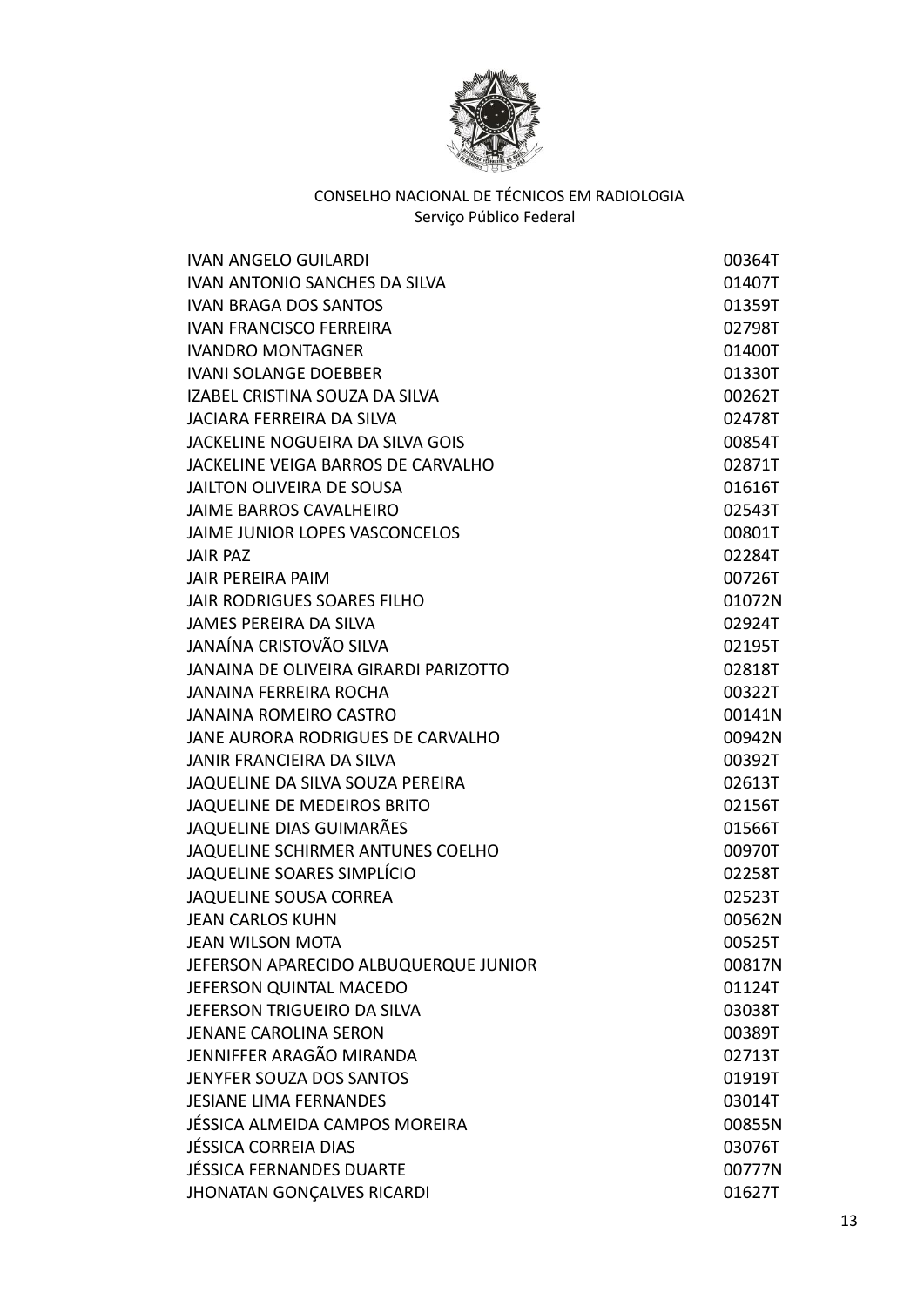

| <b>JHONATAN LUIZ DE SOUZA</b>     | 02021T |
|-----------------------------------|--------|
| <b>JOABSON GOMES TITO</b>         | 00175N |
| <b>JOANA DOS SANTOS</b>           | 03017T |
| JOANA MARQUES DE OLIVEIRA CASTRO  | 01728T |
| JOANITA MARIA DE MORAES NEVES     | 01006N |
| JOÃO ADRIANO PEREIRA DE ARAÚJO    | 02360T |
| JOÃO BOSCO FERREIRA DA ANUNCIACAO | 00115T |
| JOÃO DIONISIO ZANUNCIO MARTINS    | 00318T |
| JOÃO GABRIEL LIMA SCARPANTI       | 02446T |
| JOÃO MACÁRIO MAGALHÃES            | 00113A |
| JOÃO OLIVEIRA ROCHA               | 00138N |
| JOÃO SIMÃO DA SILVA JÚNIOR        | 00968T |
| JOÃO VICTOR SILVA SOUSA           | 03043T |
| JOÃO VITOR LIMA DA SILVA          | 01061N |
| JOÃO WAGNER DO CARMO LOPES        | 00317N |
| JOAQUIM JUNIO DO VALLE            | 02225T |
| JOCILEIDE DE MOURA LIMA           | 02553T |
| <b>JOEL SEBASTIÃO REI</b>         | 00171N |
| JOELDSON MEDEIROS EVANGELISTA     | 00213N |
| <b>JOELMA DE ALMEIDA FERREIRA</b> | 03046T |
| JOELMA DE FÁTIMA LEPAUS           | 00603N |
| <b>JOELMA DE OLIVEIRA BASTOS</b>  | 02674T |
| JOELMA FIDELIS DE OLIVEIRA        | 02371T |
| JOENILTON MANOEL DE ALMEIDA       | 00756T |
| JOICE APARECIDA LOPES BRANDÃO     | 02978T |
| JOICE DA SILVA ANDERSON           | 01976T |
| <b>JOICE SCHENKEL</b>             | 02447T |
| JOICE TOBIAS DA SILVA             | 02233T |
| <b>JOICY ÉVILIN ALVES LEITE</b>   | 02172T |
| <b>JOICY MOURA ISAÍAS</b>         | 01947T |
| JOISILENE VIEIRA DA SILVA         | 00627N |
| <b>JOMANA FARES OKDE AMARAL</b>   | 00986N |
| <b>JONAS SOUZA E SILVA</b>        | 02678T |
| JONATAN ALBANO DE CASTILHO        | 00643N |
| JONATAN DA SILVA HORÁCIO          | 00919N |
| JONATHAN ALEXANDRE DE LIMA SOUZA  | 02650T |
| JONATHAN ALMEIDA DA SILVA         | 02267T |
| JONATHAN VICENTE DA SILVA         | 00088N |
| <b>JONILSON DE CAMPOS</b>         | 00761T |
| JORDANNA CONCEIÇÃO FERNANDES      | 00445T |
| <b>JORGE ALBERTO ALEGRE</b>       | 00042T |
| <b>JORGE DE LIMA</b>              | 00691T |
|                                   |        |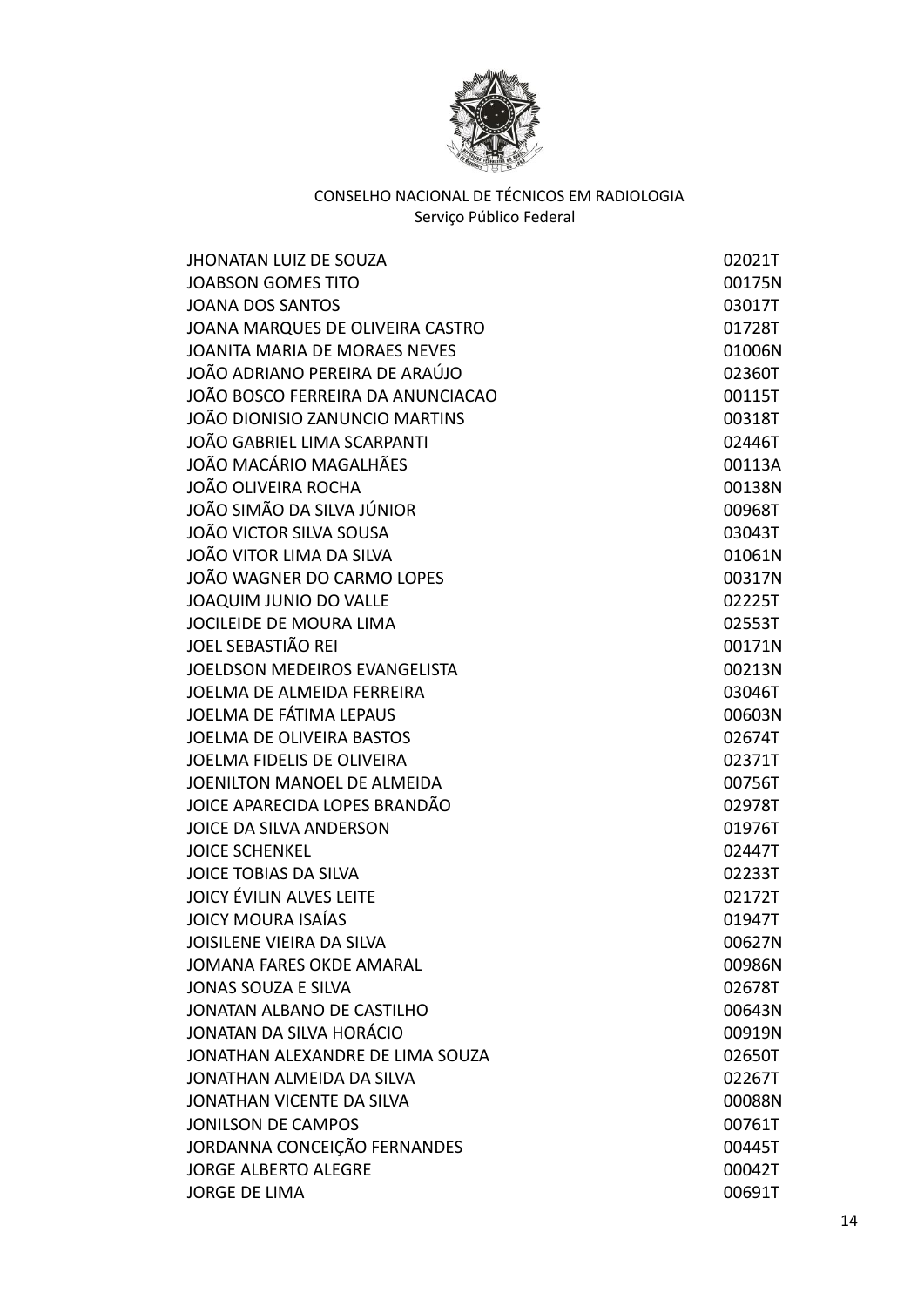

| <b>JORGE SOUZA FREITAS SILVA</b>           | 02435T |
|--------------------------------------------|--------|
| <b>JORGETE LIMA DE SOUSA</b>               | 03121T |
| JOSÉ ANTONIO DE SOUZA FERREIRA             | 02910T |
| JOSÉ BENÍCIO DE SOUZA                      | 02744T |
| <b>JOSE CLAUDIO JUSTINO</b>                | 01443T |
| JOSÉ HÉLIO DOS SANTOS                      | 01556T |
| JOSÉ ISAÚL DOS SANTOS                      | 01742T |
| <b>JOSÉ LUIZ DE ASSIS FILHO</b>            | 01625T |
| JOSÉ RONALDO MOTA TEIXEIRA                 | 01654T |
| <b>JOSE WILSON DA SILVA</b>                | 00395T |
| <b>JOSEANE NUNES FERREIRA</b>              | 02769T |
| <b>JOSELINA SILVA DE OLIVEIRA</b>          | 00077N |
| <b>JOSELINO APARECIDO MARTINS</b>          | 00049A |
| <b>JOSIANE LUIZA JOHANN</b>                | 02046T |
| JOSIANE MONTOVANI BERTOLIN CAMARGO         | 01399T |
| <b>JOSIEL BARBOSA DE OLIVEIRA</b>          | 03024T |
| <b>JOSIELLY KELITA SUQUERE</b>             | 00873N |
| <b>JOSIENE PEREIRA DA SILVA</b>            | 01098N |
| JOSILENE OLIVEIRA DE JESUS VILELA          | 00992N |
| JOSIMAR DEL CASTANHEL CASTELLO             | 00133N |
| <b>JOSMAR MASCARELLO</b>                   | 01662T |
| <b>JOSUÉ MORAES MARQUES</b>                | 00066N |
| <b>JUCELI STOPPEL BRANDT</b>               | 02800T |
| JUCIELE DE OLIVEIRA TIBALDI DE SOUZA       | 02341T |
| <b>JUCIRLENE REIS DA SILVA BATAGLIOTTI</b> | 00577T |
| JULIANA APARECIDA RIBEIRO DE SOUZA         | 00721N |
| <b>JULIANA COSTA LINAS</b>                 | 00533N |
| <b>JULIANA GIMENES BARBOSA COMINHO</b>     | 00268N |
| <b>JULIANA MOREIRA LIMA BERTI LABATE</b>   | 01876T |
| JULIANA ROSA ESQUIVEL DO AMARAL VARGAS     | 00321T |
| <b>JULIANA TEIXEIRA MARTINEZ BATISTA</b>   | 00687N |
| <b>JULIANE ASSIS DO NASCIMENTO</b>         | 00868N |
| <b>JULIANI ZANIN</b>                       | 01864T |
| <b>JULIANO RICARDO LOVO BENITES</b>        | 00685T |
| <b>JULIANO ROGÉRIO ALVES</b>               | 00200T |
| <b>JULIO CÉSAR DOS SANTOS</b>              | 00857T |
| <b>JUVENCIO ALVES DE ARAUJO JUNIOR</b>     | 00831T |
| KAILAINE MARINA SOUZA AMORIM               | 01110N |
| KAIQUE TEIXEIRA DA SILVA                   | 00985N |
| KAIZA MONIQUE ANTONIA ASSIS DE JESUS       | 01023N |
| KAREN CARLA NASCIMENTO DA SILVA            | 01109N |
| KAREN HORANA SOUZA CASTRO                  | 02945T |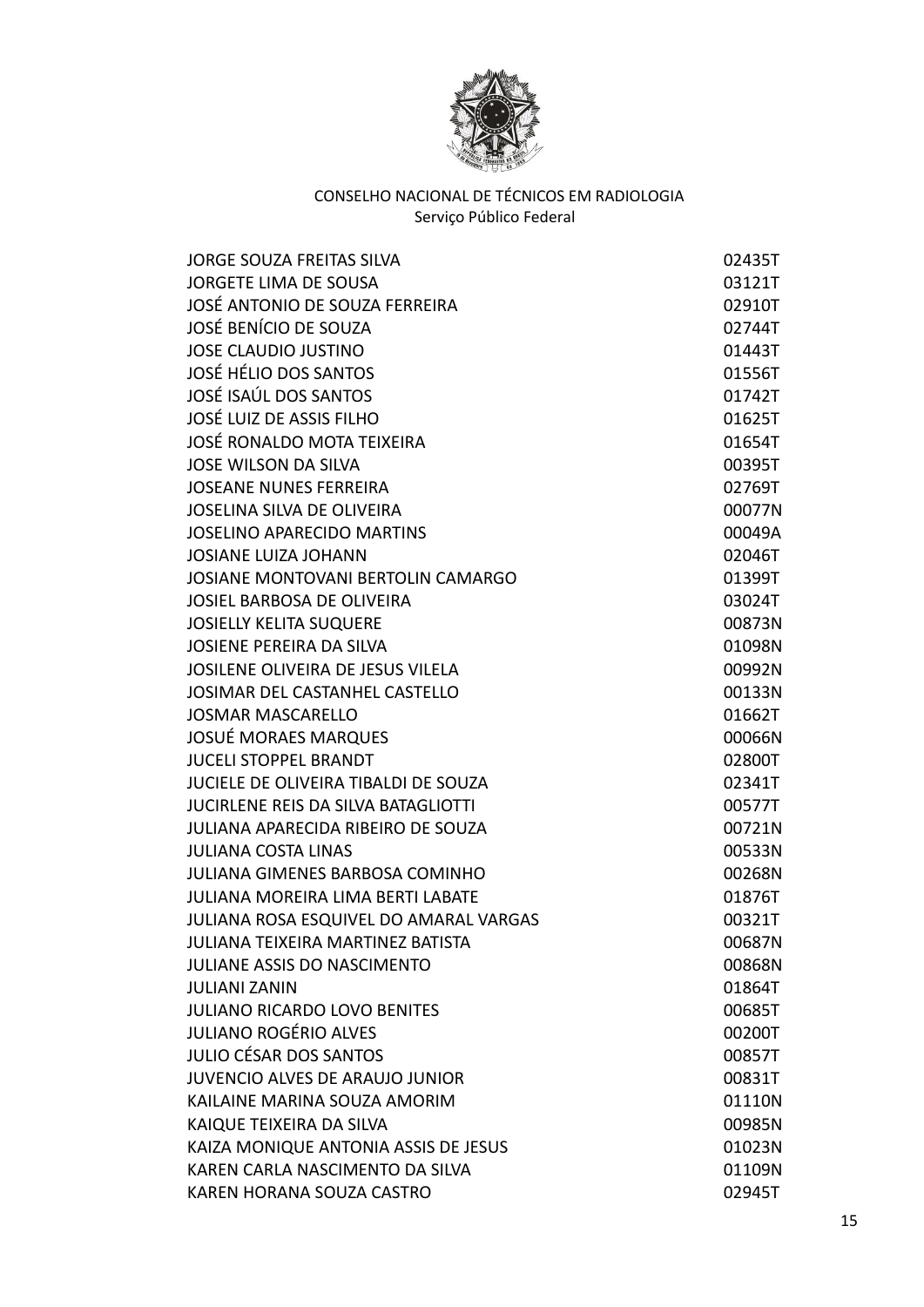

| KARIN ADRIANA BRIETZKE                    | 00999T |
|-------------------------------------------|--------|
| KARINA ANDREO GANCEDO                     | 00338N |
| KARINA GATTI ARIGA                        | 02648T |
| KARINE ABDALA DOS SANTOS                  | 01812T |
| KARINE VASCONCELOS VALERETTO              | 00541T |
| KARINI EDUARDA TAVARES CORRÊA             | 01053N |
| KARLA KAROLINA DE GOES SILVA              | 00618N |
| KÁSSIA FERNANDA TELES DIAS DA SILVA       | 03005T |
| KASSIO PEREIRA DA SILVA                   | 00102N |
| KATIA BARBOSA PEGO                        | 01071N |
| KÁTIA BRAGA DA SILVA                      | 02547T |
| KATIENE ELIS SOVERNIGO RIBEIRO            | 00636T |
| KAUE EDUARDO TEMPORIM MARQUES             | 00982N |
| <b>KEDLA GOMES SOUZA</b>                  | 02191T |
| <b>KEILA BORGES LOPES</b>                 | 00804T |
| KEILLA CAROLINE ALMEIDA VEGA FILARTIGA    | 00597N |
| KELIN DOS SANTOS BIGATÃO                  | 00538T |
| KELLIVANIA ALMEIDA DA SILVA               | 00677N |
| KELLY FERNANDA DE OLIVEIRA KUTTERT        | 00526N |
| <b>KELLY LANDIN MIGUEL</b>                | 01894T |
| KELLY PEREIRA GUIMARÃES                   | 00704T |
| KELLY SESTARI DE ARAÚJO                   | 00576N |
| <b>KENEDI RODRIGUES IAWORSKI</b>          | 00308T |
| KENIA GONZAGA DE SOUZA                    | 00792N |
| <b>KENY MICHELI LIMA</b>                  | 01913T |
| KESSI APARECIDA GOMES DE OLIVEIRA         | 00717N |
| <b>KETLYN LARYSSA DOS SANTOS</b>          | 03128T |
| KEYNIANE RAFAELA RODRIGUES DE MIRANDA     | 01063N |
| KLEIA DE OLIVEIRA SILVA ZAMPRONE          | 01503T |
| <b>KLEITON ROMEIRO DE SOUSA</b>           | 02254T |
| KRIS MANOELLE KOLTERMANN REZENDE          | 02245T |
| LAERCIO AZEVEDO DA COSTA                  | 01288T |
| LAERCIO FIGUEIREDO DOS SANTOS             | 02487T |
| LAERSON CARVALHO DA SILVA                 | 01991T |
| LAÍS NANDARA BARREIRO DOS SANTOS          | 02287T |
| <b>LARA AUANE DIAS</b>                    | 03120T |
| LARA RENATA LOPES NASCIMENTO SERRA MENDES | 01028N |
| LARISSA RONDON DE OLIVEIRA                | 01438T |
| LAURA CAROLINE FERREIRA RAMOS             | 00397N |
| LAURIANNE APARECIDA C. CARVALHO DE ARAÚJO | 02224T |
| LAURILÂNDIA XAVIER DA SILVA               | 02238T |
| LÉA CHRISTYE SILVEIRA TAKEI               | 02303T |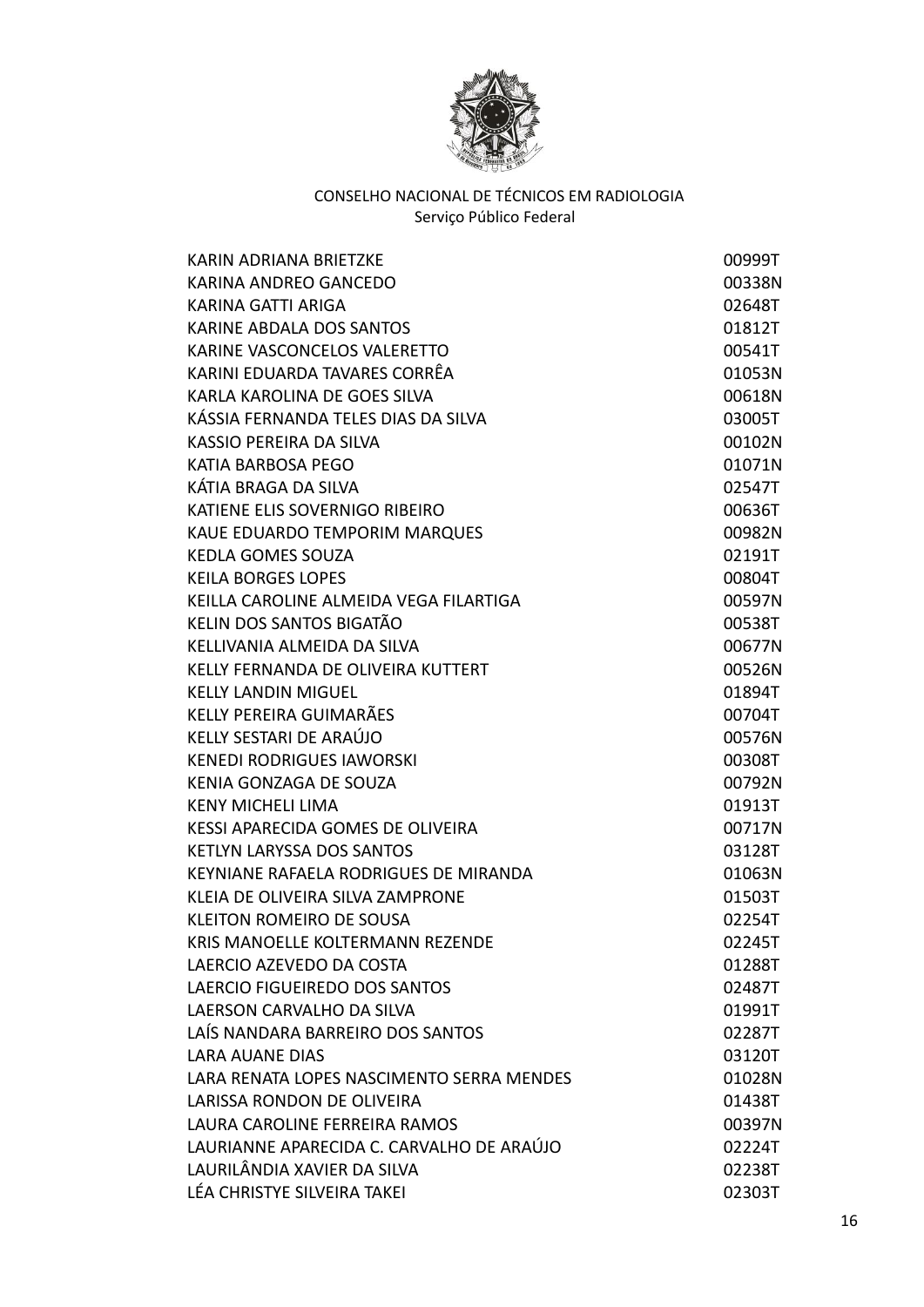

| LÉA NUNES DE SOUZA                  | 00659N |
|-------------------------------------|--------|
| LEANDRA APARECIDA DE MORAES         | 01774T |
| <b>LEANDRA CRISTINA PETINI</b>      | 00192T |
| <b>LEANDRA ZAMINHAN</b>             | 02774T |
| LEANDRO APARECIDO DA SILVA          | 02386T |
| LEANDRO CARLOS DE OLIVEIRA          | 00432T |
| <b>LEANDRO DA SILVA FREITAS</b>     | 01619T |
| LEANDRO DE OLIVEIRA MARIANO         | 00554T |
| LEANDRO FELIPE PEREIRA LIMA RONDON  | 00400N |
| LEANDRO PAES DA SILVA               | 01571T |
| LEANDRO SANTANA DE OLIVEIRA         | 00525N |
| LEIANE RIBEIRO BARBOSA              | 03051T |
| LEIDIANE SANTOS BRUNO               | 00425N |
| LEILA JUSTINIANO CARAYANNIS         | 00227T |
| LEILA RAQUEL TOLEDO                 | 02845T |
| LEILANE VALDONADO SENA              | 00599N |
| LENI BALBINO DE SOUZA               | 02683T |
| LENNON MOISÉS RAMALHO SILVA         | 02270T |
| LÉO MONTEIRO MAIA                   | 00219N |
| <b>LEONARDO FERNANDES ROCHA</b>     | 02918T |
| <b>LEONARDO FERRARO AGRELOS</b>     | 02026T |
| <b>LEONARDO MARTINS CORREA</b>      | 00970N |
| LEONARDO MORIZONO ZAGO              | 01092N |
| LEONARDO PASQUETO GOMES             | 00558N |
| LEONARDO SAURO BRAGA                | 00651N |
| LETICIA CARVALHO DE SOUZA           | 00404N |
| LETÍCIA DA SILVA MACHADO            | 03127T |
| LETÍCIA DE OLIVEIRA FRANCO          | 00402N |
| LETICIA HELLEN CAVALCANTE DA SILVA  | 01045N |
| LÍDIA MARIA PIO LUNA                | 00411T |
| LIDIANE ALMEIDA DO NASCIMENTO DUTRA | 02059T |
| LIDIANE DE PASSOS FONSECA BRITO     | 01111N |
| LIDIANE FATIMA DE OLIVEIRA BARBOSA  | 02934T |
| LILA DAYANE MATEUS RONDON FRANÇA    | 01100N |
| LILIAN DA SILVA ROCHA               | 03124T |
| LINNIKER VINÍCIUS ORTEGA RAMOS      | 01034N |
| LINO MELO NOGUEIRA                  | 00036T |
| <b>LIRIA KAZUE KONO</b>             | 02914T |
| <b>LISANE CRISTINA FLECK</b>        | 00871N |
| LISIANNY NOGUEIRA ZIRONDI           | 00758N |
| LIZ NOELIA OZUNA SANCHEZ            | 01108N |
| LORENÇO JORGE DE SOUZA              | 00842N |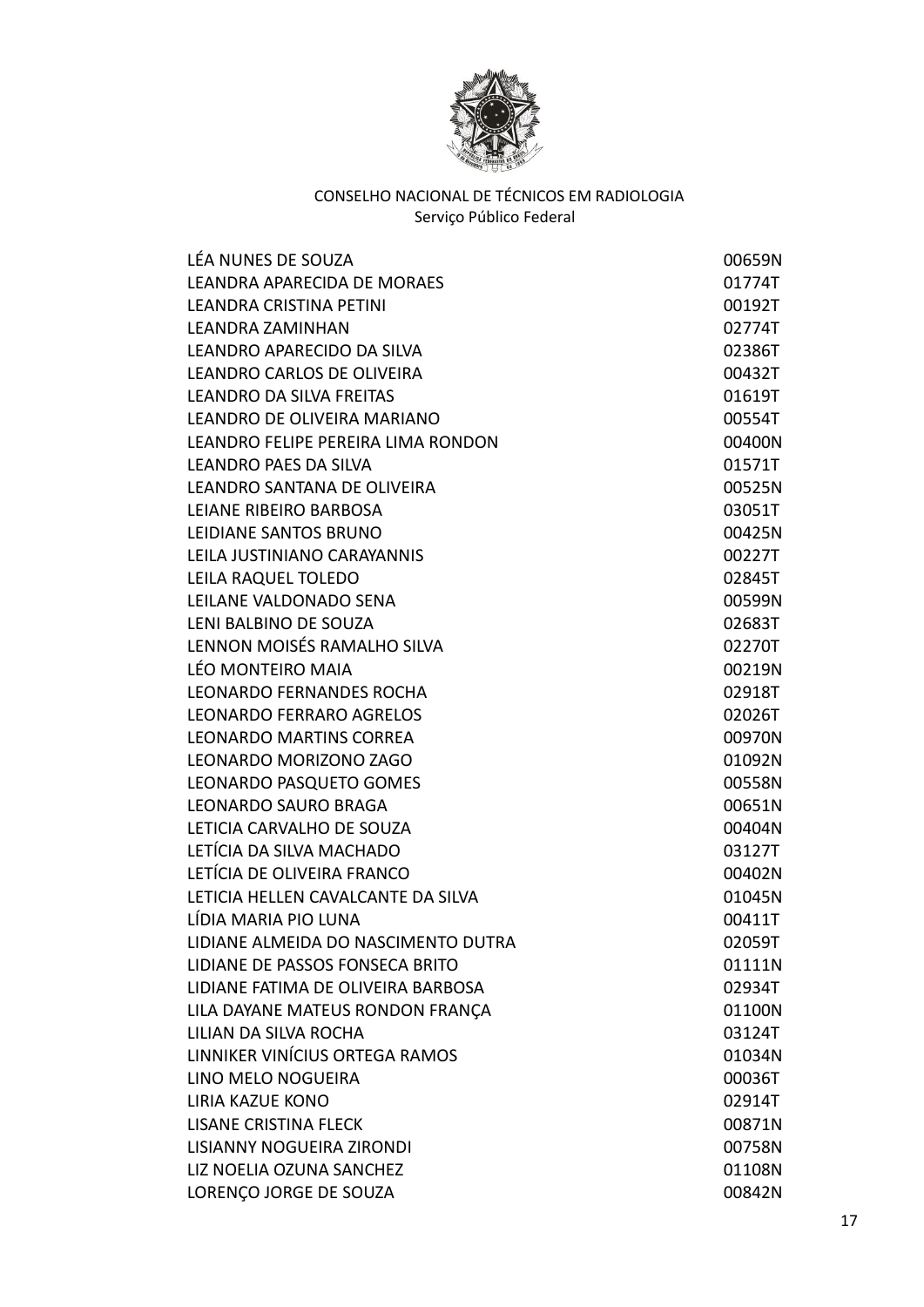

| LUAN IGOR PANDOLFO                  | 00663T |
|-------------------------------------|--------|
| LUANA DA SILVA LOPES                | 00544N |
| LUANA DE OLIVEIRA                   | 00414N |
| LUANA FERNANDES DOS SANTOS ROCHA    | 00309N |
| LUCAS GABRIEL BARBOSA DE LAZARI     | 00914N |
| <b>LUCAS HOLANDA SANTOS</b>         | 02784T |
| LUCAS LOMBA STELUTI                 | 00880T |
| LUCAS LUCIANO RODRIGUES MARCELINO   | 01842T |
| <b>LUCAS TROVATI MORETI</b>         | 01281T |
| LUCÉLIA LIMA PARÁ                   | 00987T |
| LUCÉLIA SENA DA SILVA               | 02811T |
| LUCIA DAIANE TOLFO BEN              | 02259T |
| <b>LUCIANA ABAD NETO</b>            | 00051N |
| LUCIANA ALEXANDRE                   | 01427T |
| LUCIANA FARIA                       | 00135T |
| LUCIANA MORINIGO ARAKAKI            | 00784T |
| LUCIANE BENTO DA SILVA              | 02366T |
| <b>LUCIANE WOZNIAK</b>              | 01480T |
| <b>LUCIANO HIROSHI HADA</b>         | 03065T |
| LUCIANO RODRIGUES DA SILVA          | 00096N |
| LUCIANO RODRIGUES SANTANA           | 00962N |
| LUCIELI VANESSA CAMPOS FRANCISCO    | 01994T |
| LUCIMAR LEMES DE SOUZA              | 02900T |
| LUCIMAR TAIS MATTOS DA SILVA PONTES | 02348T |
| LUCINEIDE DANTAS EMILIANO           | 01265T |
| LUIS ALVES RODRIGUES JUNIOR         | 00690N |
| LUIS ANDERSON BELMIRO DA SILVA      | 00621T |
| LUIS FELIPE MELO BARRETO            | 02676T |
| LUIS MATIAS DA SILVA                | 00858T |
| LUIS ROBERTO NOGUEIRA COLARES       | 01951T |
| LUIZ ANTÔNIO FERREIRA ÁVILA         | 02326T |
| LUIZ ANTONIO LUBIAN                 | 00394T |
| <b>LUIZ BENTO FARIA</b>             | 00779T |
| <b>LUIZ CARLOS GRASSI</b>           | 00142A |
| <b>LUIZ CARLOS PINHEIRO</b>         | 00118T |
| <b>LUIZ CARLOS RODRIGUES</b>        | 00176T |
| <b>LUIZ CARLOS SOCREPPA</b>         | 00428N |
| LUIZ CARLOS VITORIA JUNIOR          | 01375T |
| LUIZ DE PAIVA SILVA                 | 01668T |
| LUIZ FELIPE MINUSSI DA SILVA        | 02286T |
| LUIZ FERNANDO CARDENA               | 01697T |
| LUIZ FERNANDO DE SOUZA SILVA        | 02642T |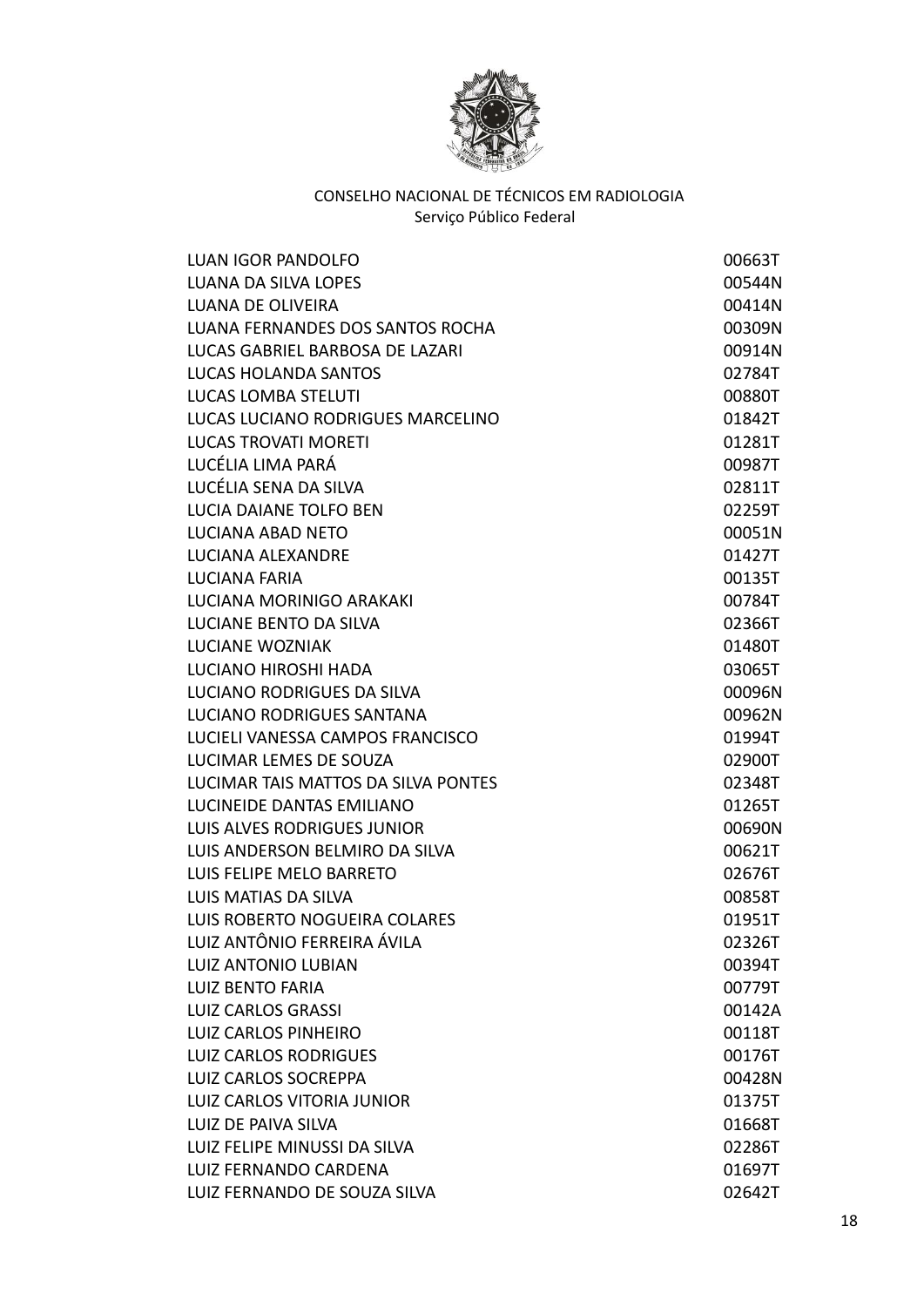

| LUIZ HENRIQUE DE OLIVEIRA GOMES         | 00026N |
|-----------------------------------------|--------|
| <b>LUIZA RAMIRES</b>                    | 00078T |
| <b>LUZENI PEREIRA DE JESUS</b>          | 03117T |
| LUZIA DE FÁTIMA GOMES                   | 01725T |
| LUZIA GOMES DE SOUZA ROSSI              | 00293N |
| LUZIA HILÁRIO PEDROSO LINO              | 00985T |
| <b>LUZIA MARTINS FERREIRA</b>           | 01223T |
| <b>LUZIA TEREZINHA DE JESUS</b>         | 00551T |
| LUZINALVA VALE PEREIRA                  | 00701N |
| LYDIANE RODRIGUES PEREIRA DE FARIA      | 00192N |
| MAGDA MOTA DE JESUS CAMPOS              | 01069N |
| MÁGTO FERREIRA DA SILVA                 | 01014T |
| MAICON JOSÉ DE FIGUEIREDO BORGES        | 00335N |
| MAIDA DE SOUZA ORMUNDO                  | 00828T |
| <b>MAIKON DOLGAS DA SILVA SOUZA</b>     | 02186T |
| MAISA DE OLIVEIRA ALMEIDA               | 02517T |
| MANOEL NATALINO PROENÇA                 | 00015T |
| <b>MANUEL SEGUNDO GUTIERREZ CORDOVA</b> | 0072T  |
| MARÇAL AMADOR DE ALMEIDA                | 00152T |
| <b>MARCELLO DE ALMEIDA E SILVA</b>      | 02638T |
| <b>MARCELO ANTONIO DOS SANTOS</b>       | 00805T |
| MARCELO AUGUSTO PEREIRA OGEDA           | 00552N |
| <b>MARCELO EDUARDO PIRES GUEDES</b>     | 00202T |
| <b>MARCELO GEVEHR</b>                   | 01850T |
| <b>MARCELO MARTINS DA ROCHA</b>         | 00648T |
| <b>MARCELO RODRIGUES PEREIRA</b>        | 00208T |
| <b>MARCELO VALENTE DOS SANTOS</b>       | 00195T |
| MARCIA CRISTINA FERREIRA PEDRA          | 01481T |
| MÁRCIA DE SOUZA FERNANDES CORRÊA        | 01548T |
| MÁRCIA DOS SANTOS COXEV                 | 02984T |
| MARCIA HELENA DA SILVA                  | 02178T |
| MARCIA REGINA NUNES DA SILVA            | 00143T |
| MÁRCIA REGINA PEREIRA                   | 01880T |
| <b>MARCIELI RODRIGUES DOS SANTOS</b>    | 00756N |
| MARCILANDE OLIVEIRA DE JESUS BARBOSA    | 01096N |
| <b>MARCILEI ALVES DOS ANJOS</b>         | 03030T |
| <b>MARCILIO DE OLIVEIRA LIMA</b>        | 00586N |
| MÁRCIO DIAS DE MELO                     | 01702T |
| <b>MARCIO DOS SANTOS VEIGA</b>          | 00217T |
| <b>MARCIO ERLY DIAS</b>                 | 01423T |
| <b>MARCIO JOSÉ BARTZ KRUGER</b>         | 00492N |
| MÁRCIO LEANDRO RIBEIRO                  | 01446T |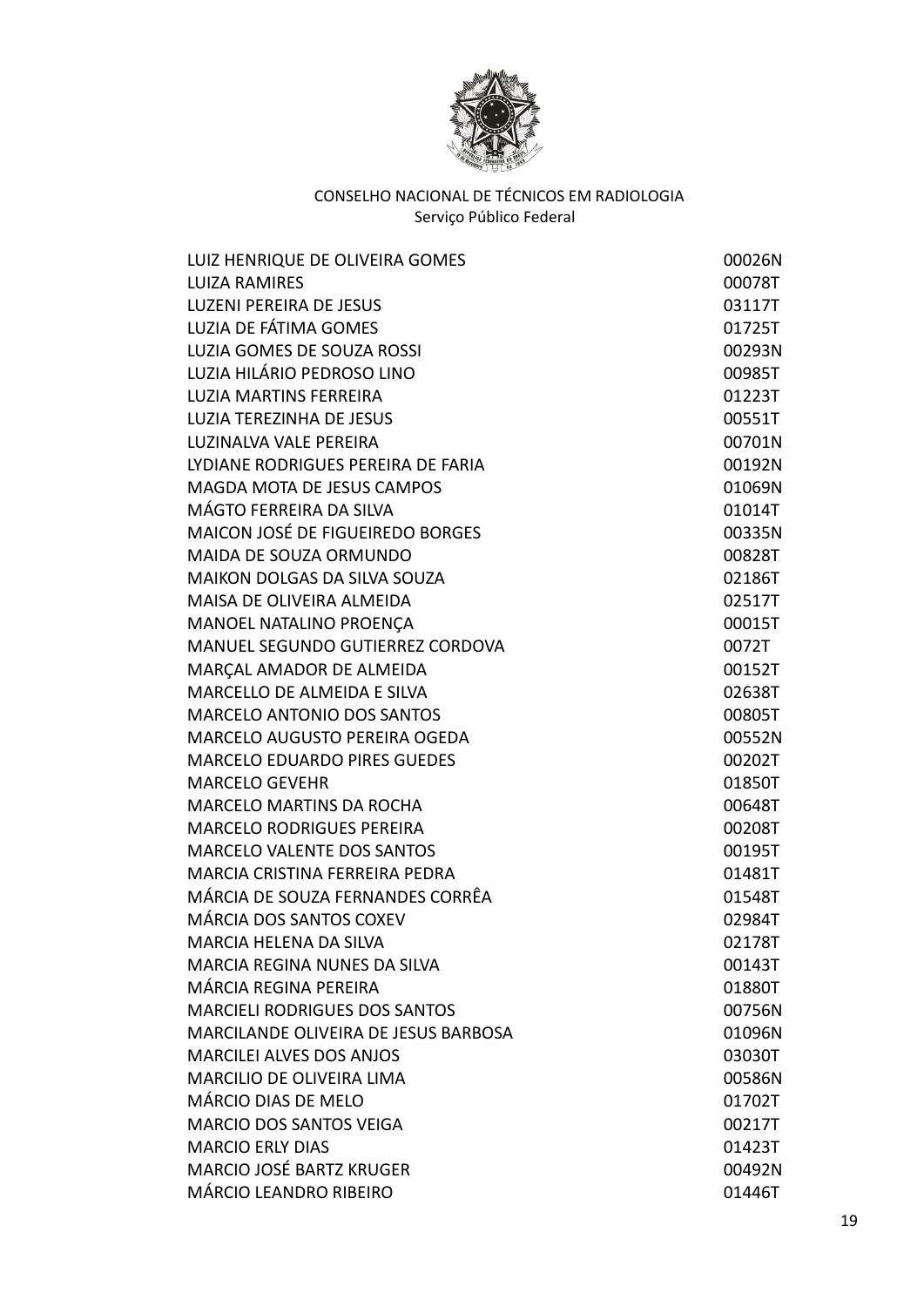

| <b>MARCIO MARTINS DE ARAÚJO</b>            | 02031T |
|--------------------------------------------|--------|
| MARCIO MODESTO MENDES DA SILVA             | 03077T |
| MARCIO MOURA DE FRANÇA                     | 00136T |
| <b>MARCO ANTONIO AVANZI DOS SANTOS</b>     | 00262N |
| <b>MARCO AURÉLIO LABATE</b>                | 01875T |
| MARCO AURÉLIO ZANQUETA LAZARINI            | 01001T |
| <b>MARCOS ADILSON OHLWEILER</b>            | 00350N |
| MARCOS ANTONIO CAMILO CAVALCANTI           | 00346T |
| <b>MARCOS AURÉLIO FERREIRA</b>             | 02495T |
| <b>MARCOS DE MOURA SANTOS</b>              | 00469T |
| MARCOS DE SOUZA ZUCOLOTO                   | 00501N |
| MARCOS EUSTAQUIO FERNANDES                 | 03056T |
| MARCOS ROGERIO DE ALMEIDA                  | 01398T |
| <b>MARCOS VINICIUS AMARANTE SILVA</b>      | 01103N |
| <b>MARCUS DO AMARAL SILVA</b>              | 02779T |
| <b>MARCUS VALERIUS PONTES DA COSTA</b>     | 00047N |
| <b>MARCYANA MONYK MENEGHETTI</b>           | 02805T |
| <b>MARGARETE GIMENES</b>                   | 02243T |
| MARIA APARECIDA DA SILVA                   | 00024T |
| MARIA APARECIDA DAL MAGRO                  | 01017T |
| MARIA APARECIDA JOSÉ DE MOURA              | 02139T |
| MARIA CARLEUSA SOARES DA SILVA ARAÚJO      | 02765T |
| MARIA CELIA LINO DA SILVA                  | 03073T |
| MARIA CLAUDINÉIA DE LIMA                   | 01008T |
| MARIA CRISTINA SILVA CAVALCANTE HIROTUCA   | 00681T |
| MARIA DAS GRAÇAS DA CUNHA COSTA            | 01018T |
| MARIA DAS NEVES NASCIMENTO MODESTO         | 00366T |
| MARIA DE FÁTIMA DA SILVA                   | 02484T |
| <b>MARIA DO CARMO SILVA SANTOS</b>         | 01920T |
| MARIA ELAINE DO NASCIMENTO PEREIRA         | 00994N |
| <b>MARIA LEANDRA BARBOSA</b>               | 01056N |
| <b>MARIA MACIEL DE MACEDO</b>              | 01471T |
| MARIA MADALENA TAVARES COSTA SANTOS        | 03122T |
| MARIA OLIMPIA GUTIERREZ CRISTALDO          | 00511T |
| <b>MARIA OLIVIA GAROFA SOARES</b>          | 01887T |
| MARIA REGINA BERALDO BARBOSA               | 01162T |
| MARIA RUTH CÂNDIDA DA SILVA COSTA          | 00872T |
| MARIA VANESSA DOS REIS ARMADA              | 00465T |
| <b>MARIANA MIGUEL BALIERO</b>              | 00625N |
| MARIANE MENDONÇA DOS SANTOS                | 01249T |
| MARIELLI ALEXANDRA DO NASCIMENTO BENEVIDES | 02461T |
| <b>MARILEIDE DOS SANTOS</b>                | 02280T |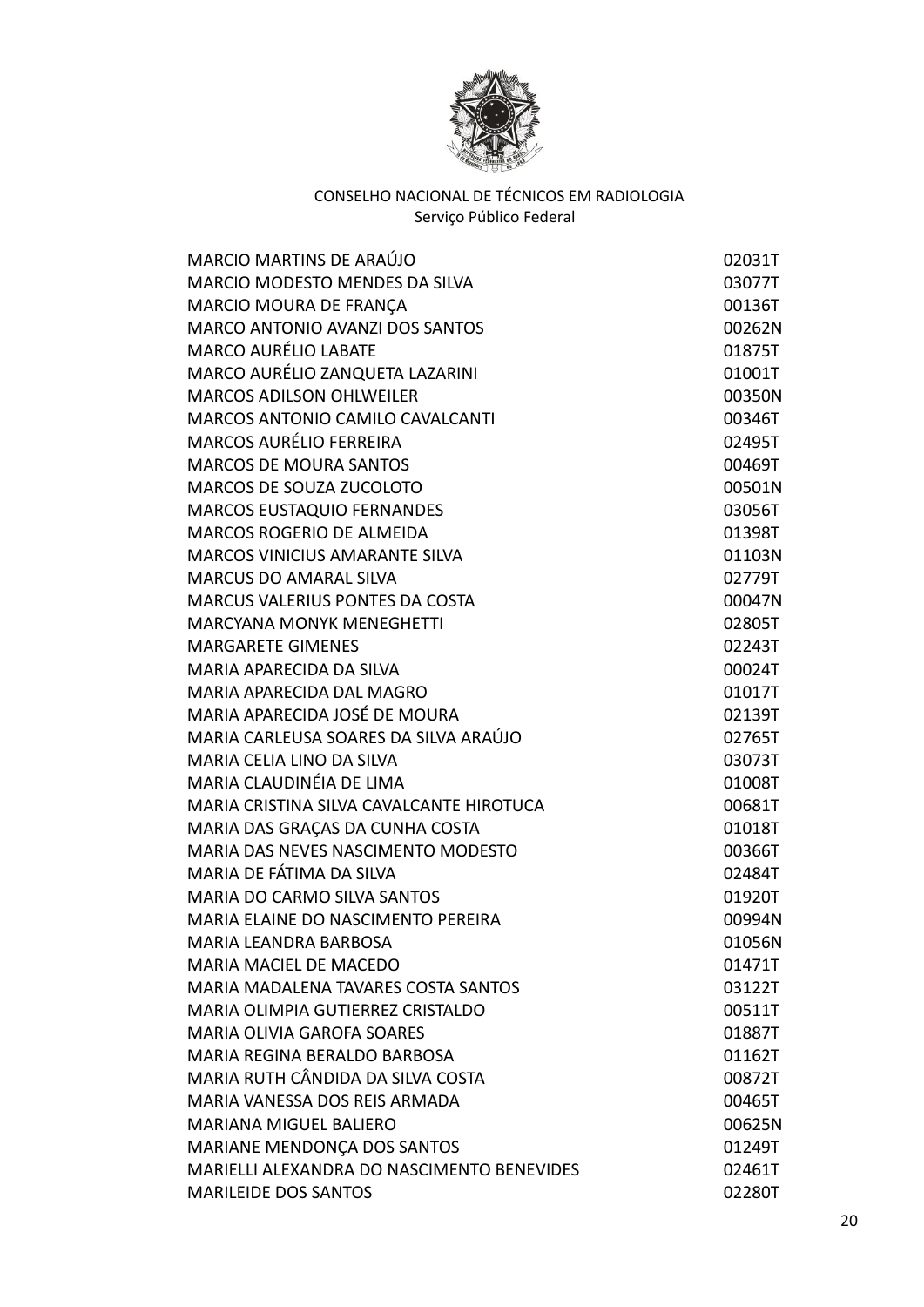

| <b>MARILENE CAMARGO STEIN LEITE</b>            | 00972N |
|------------------------------------------------|--------|
| <b>MARILENE OVÍDIO DIAS</b>                    | 00216N |
| MARILU CABRAL ARTEMAN                          | 01274T |
| <b>MARILUCI APARECIDA DOS SANTOS RODRIGUES</b> | 02903T |
| <b>MARILZA SALOMAO</b>                         | 00438N |
| MARINÊS DE FÁTIMA PEREIRA LEMOS                | 00482N |
| <b>MARIO CESAR ALCANTARA TORRES</b>            | 00523T |
| <b>MARIO CEZAR FIUZA CARLOS</b>                | 01306T |
| <b>MARIONITA PEREIRA TELES</b>                 | 01098T |
| <b>MARISA MACHADO</b>                          | 00749T |
| <b>MARISLEY BATISTA SILVA</b>                  | 03098T |
| <b>MARIZETE DE MIRANDA MOREIRA</b>             | 00374N |
| MARJURY APARECIDA LAZZAROTTO VIEIRA            | 02160T |
| MARKUS DIEGO HERMSDORFF INOCÊNCIO              | 00052N |
| MARLON FELIPE GONÇALVES LIMA                   | 02858T |
| <b>MARLY RIBEIRO FERREIRA</b>                  | 02908T |
| <b>MARTA ADRIANA DE CAMPOS</b>                 | 02901T |
| MARY NILZA DA SILVA LIMA DUTRA                 | 00061T |
| <b>MATHEUS CEOLIN</b>                          | 02536T |
| MATHEUS DOS SANTOS PICCOLI                     | 00981N |
| <b>MATHEUS FELIPE PEREIRA MATOS</b>            | 03113T |
| MATHEUS SOUZA NASCIMENTO                       | 00997N |
| <b>MATHEUS VINICIUS TAKAO FERNANDES</b>        | 02731T |
| <b>MATILDO DA SILVA ARRUDA</b>                 | 00295N |
| MAURA FLAVIANE DA SILVA CAMPOS                 | 02319T |
| <b>MAURICIO ALENCAR LOPES</b>                  | 00460T |
| MAURÍCIO ALUCHNA MELGAREJO                     | 00471N |
| <b>MAURICIO ELIE TEBCHARANI</b>                | 00279T |
| <b>MAURÍCIO LEBRERO GARCIA</b>                 | 02562T |
| MAURILIO CASSIANO MARQUES DA SILVA             | 00839T |
| MAURO DA COSTA PINHEIRO                        | 00796T |
| MAURO HUMBERTO MARQUES QUEIROZ                 | 01487T |
| MAURO JORDÃO DE MELO BANDEIRA                  | 00298T |
| MAURO MACEDO DA SILVA                          | 01100T |
| <b>MAURO MARCIO CORREA DA COSTA</b>            | 02923T |
| MAURO ROMÃO                                    | 02751T |
| MAX DA COSTA SOUZA                             | 02758T |
| MAXSWELL ROCHA NASCIMENTO                      | 02905T |
| <b>MAXUEL SOUZA BUENO</b>                      | 02983T |
| MAYARA CATHARINE ARAÚJO DE SOUZA DOS SANTOS    | 03089T |
| MAYARA GABRIELLY CONSTANCIO VIEIRA             | 01114N |
| <b>MAYRA MARTINELLI DIAS</b>                   | 00793N |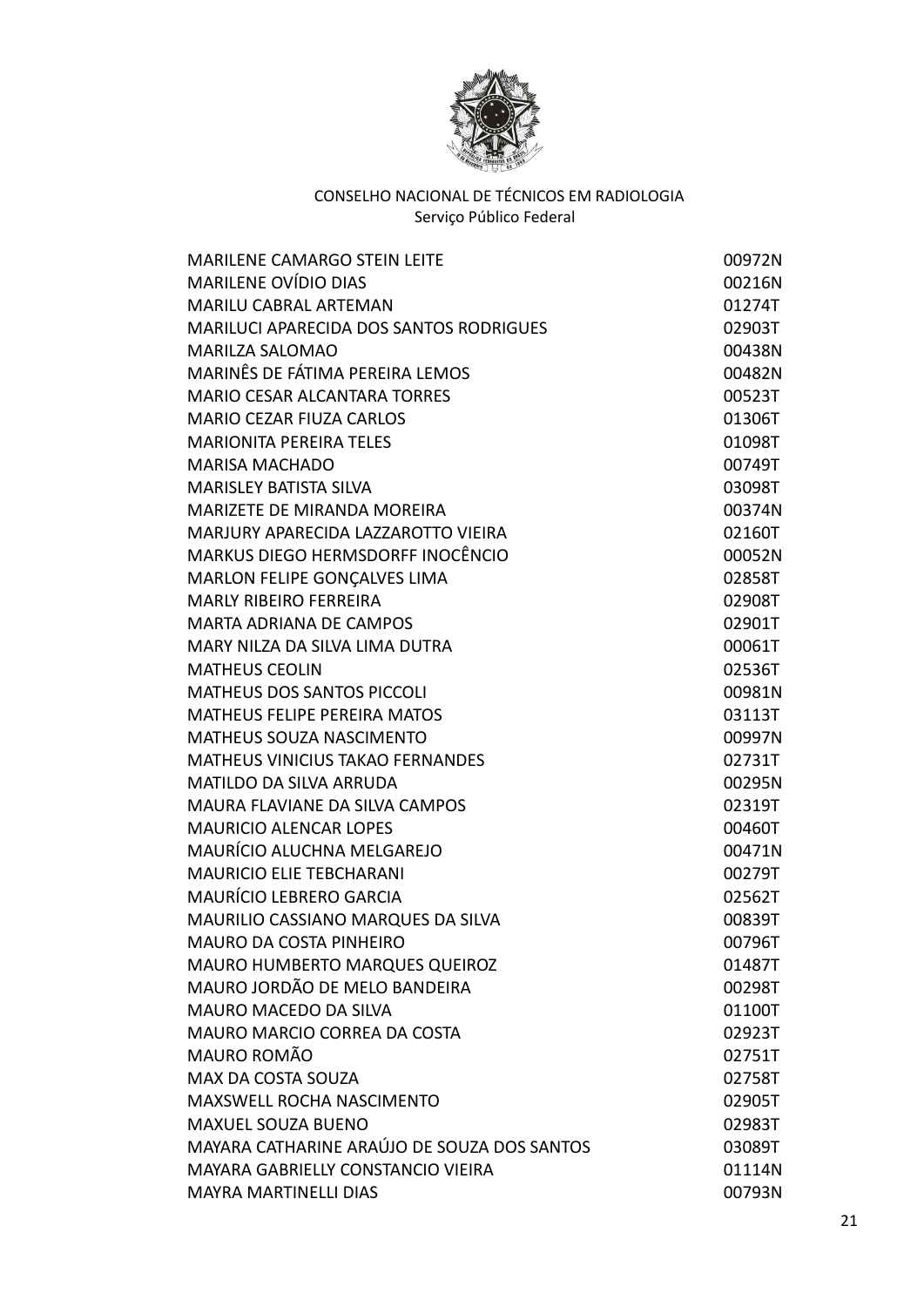

| <b>MEIRELENE ALVES CASTRO</b>         | 01131T |
|---------------------------------------|--------|
| MELANYA APARECIDA DA SILVA            | 01811T |
| MICHAEL DOUGLAS PAGOTTO FELIPPE       | 02846T |
| MICHEL BRUNO CARVALHO MACIEL          | 00436T |
| MICHELE MAYRA DOS SANTOS              | 00540N |
| MICHELI MAYARA ROHDE MARQUES MIYAMURA | 01637T |
| MICHELLE EILERT DE SOUZA BRUNO        | 00303N |
| <b>MICHELLY BONNI ROMERO</b>          | 00683T |
| <b>MICHELLY MARTINS PEREIRA</b>       | 02006T |
| MIGUEL CESAR VARGAS                   | 00133T |
| MIGUEL SEVERICO DA SILVA              | 01490T |
| MIGUEL TRAJANO DE FRANÇA NETO         | 00207N |
| MIKAELLE DE OLIVEIRA CUNHA            | 02991T |
| MILLENA ALMEIDA DE MORAES             | 00708N |
| <b>MIRIAN CRISTINA MARTINS JURADO</b> | 00391T |
| MIRNA BEATRIZ ÁVALOS VILHALVA         | 00441T |
| MÔNICA DE LIMA MENDES                 | 02095T |
| MORGANA DEL VALLE DOS SANTOS          | 00531N |
| MURILLO EVANIO CHAPADENSE             | 03075T |
| <b>MURILO BRITO MACIEL</b>            | 03102T |
| NAIRA ROSANA COELHO COSTA             | 02620T |
| <b>NAIWSSE DA SILVA RIBEIRO</b>       | 02036T |
| <b>NALDIR ERNESTO RECH</b>            | 01222T |
| NARCIZO DIAS DE OLIVEIRA              | 00572T |
| NATÁLIA FERREIRA SOUSA                | 00769N |
| NATHÁLIA DA SILVA AMADOR MEDEIROS     | 02363T |
| NATHÁLIA FERNANDA PORTO DE SOUZA      | 02823T |
| NATHIELE RODRIGUES FÓS CAMOCI         | 01036N |
| NAYARA KELLY DE OLIVEIRA STRAPASSON   | 00809N |
| <b>NAYARA VON POSTEL</b>              | 00844N |
| NELCIMAR MARQUES DO NASCIMENTO        | 01567T |
| <b>NELMIR RESENDE RODRIGUES</b>       | 01599T |
| NELSON DE SOUZA AGUILERA              | 02771T |
| NELSON SÉRGIO SCHULZ                  | 01745T |
| NERY BEL COSTA CÔUTO ASSUNÇÃO         | 01215T |
| NEURIENNE GOMES DE SOUSA SILVA        | 03000T |
| <b>NEUSA VIRGEM SANTOS</b>            | 00159T |
| NICOLAS PASCHOAL DOMINGUES            | 02411T |
| NISLAINE DA SILVA DE SOUZA GARCIA     | 02623T |
| NIVALDO ISIDORO OLIVEIRA              | 02037T |
| <b>NUBIA PIRES DE SOUZA WILLE</b>     | 01746T |
| <b>ODAIR PRIETO DE OLIVEIRA</b>       | 02825T |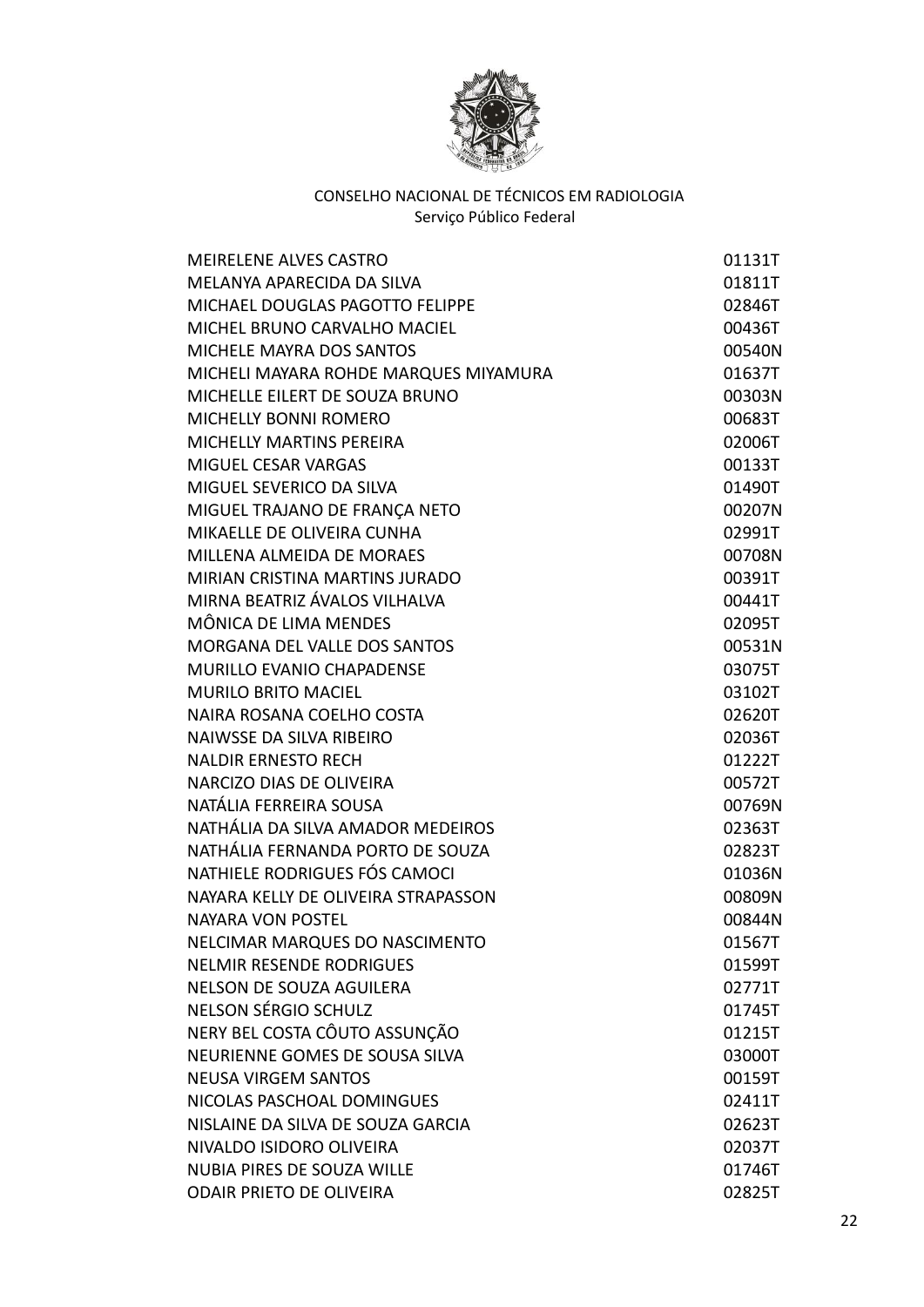

| ODÍLIO QUEIROZ DE OLIVEIRA NETO          | 00362N |
|------------------------------------------|--------|
| <b>ODILSON MANOEL DE ARRUDA</b>          | 00132N |
| OIR FREITAS DE OLIVEIRA                  | 01992T |
| <b>OLANDA VIEIRA DE ANDRADE</b>          | 01726T |
| <b>OLDEMIR LOPES FELIX</b>               | 00025T |
| <b>ONEDINO PEREIRA DE SOUZA</b>          | 01401T |
| <b>ONEIDE DIAS MARTINS</b>               | 02298T |
| ORENI SOARES DE OLIVEIRA                 | 00718N |
| <b>OSIEL OLIVEIRA ROCHA</b>              | 02946T |
| <b>OSMAR ALVES AGUIAR</b>                | 01460T |
| OSMAR BARTOLINO DOS SANTOS               | 03016T |
| <b>OZANA MINZON</b>                      | 00304T |
| <b>OZIEL MODESTO ROCHA</b>               | 03096T |
| PABLO DOS SANTOS NASCIMENTO              | 03095T |
| PABLO ROBERTO PINHO DA SILVA             | 00727N |
| PALOMA ANDRADE FIORI MENDES              | 02990T |
| PÂMELA CRISTINA SIEGRIST FÉLIX           | 02881T |
| PATRÍCIA APARECIDA DO NASCIMENTO SOUZA   | 02281T |
| PATRÍCIA BERNARDES MARTINS               | 01512T |
| PATRÍCIA DA SILVA RODRIGUES              | 01119N |
| PATRÍCIA DIAS DE ANDRADE SILVA           | 02310T |
| PATRICIA EMANUELLI PINTEL ZATTAR         | 00121N |
| PATRÍCIA EVANGELISTA YAMAMOTO DOS SANTOS | 00887N |
| PATRÍCIA GUARNIER LARGURA BEZERRA        | 00732T |
| PATRICIA MACEDO BERNARDES COVELO         | 00826N |
| PATRÍCIA MARTINS DANTAS                  | 02131T |
| PATRICIA PENA ZANELLA                    | 00967N |
| PATRICIA RODRIGUES DA SILVA              | 02520T |
| PAULA ABEGG                              | 00055N |
| PAULO DIAS DE OLIVEIRA                   | 00686T |
| PAULO HENRIQUE RODRIGUES LIMA            | 02396T |
| PAULO LEMES DA SILVA                     | 00245T |
| PAULO SÉRGIO DE SOUZA                    | 00734N |
| PAULO SERGIO GARCIA LIMA                 | 02230T |
| <b>PEDRO BASSAN</b>                      | 00330N |
| PEDRO MADEIRA                            | 00149N |
| POLIANE HAITO DE OLIVEIRA                | 00626N |
| POLLYANA CAROLINE MEDEIROS ARAÚJO        | 01105N |
| PRICILA COSTA FARIA                      | 01641T |
| PRISCILA APARECIDA LOPES DAMASCENO       | 02120T |
| PRISCILA DA SILVA BIANCHI DE LIMA        | 03108T |
| PRISCILA FREIRE RODRIGUES                | 02985T |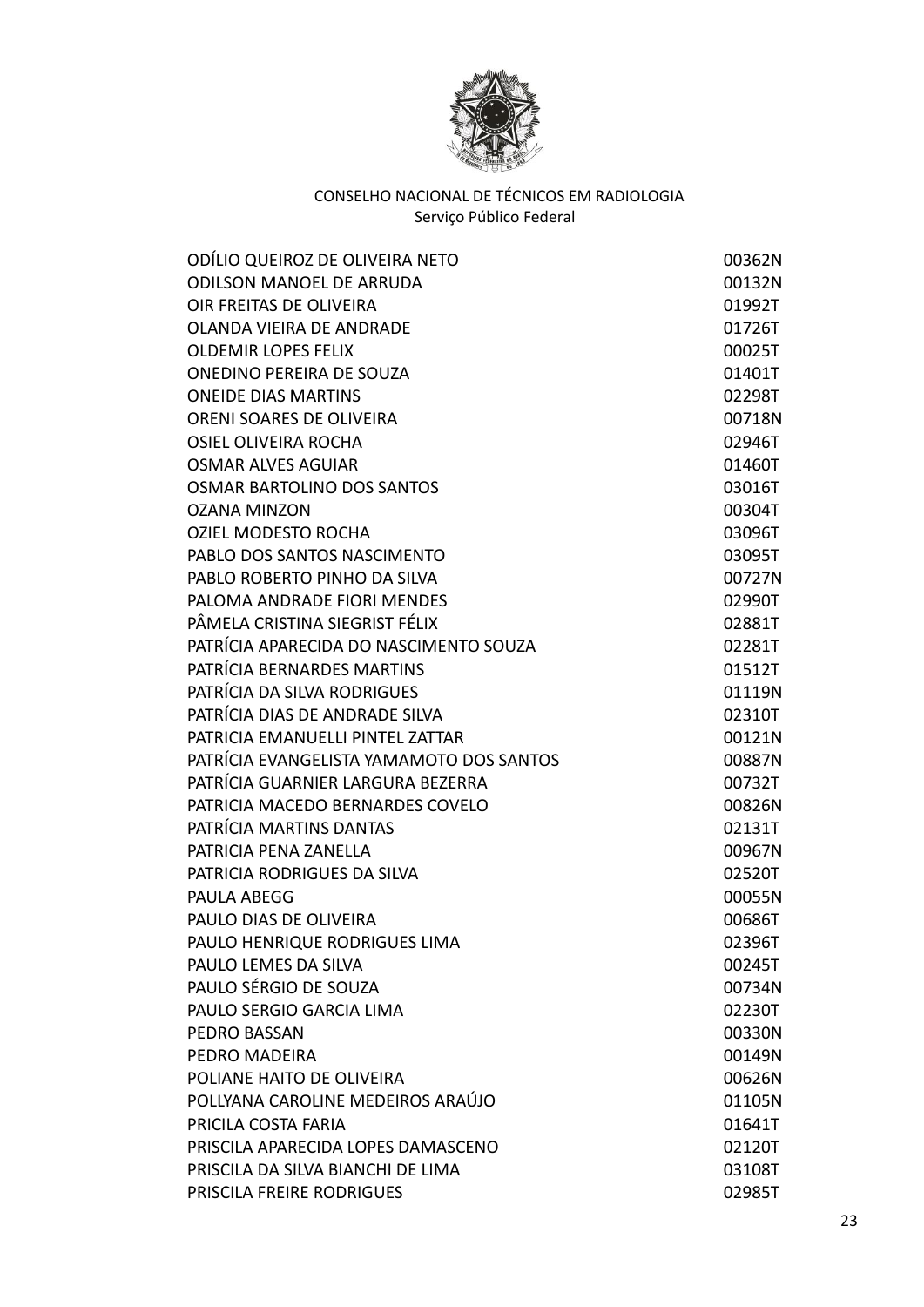

| RAFAEL FRANCISCO DA SILVA                | 00896N |
|------------------------------------------|--------|
| <b>RAFAEL KELIN GABIATTI</b>             | 00816T |
| RAFAEL RIBEIRO DE MELO                   | 01733T |
| RAFAELA CORRÊA BORGES BARBOSA            | 02734T |
| RAÍZA THAIMENE RAMOS ORTIZ DE BRITO      | 00731N |
| <b>RALFY LINO RANZETI</b>                | 00174N |
| RAMÃO FERREIRA UMAR                      | 00725N |
| RAUANDERSON MESQUITA DIODATO             | 02960T |
| <b>RAUL ZANFOLIN NETO</b>                | 01118T |
| REGINA MARIANA MENDES GOMES MOURA        | 00695N |
| <b>REGINA MAURA DE JESUS</b>             | 00400T |
| REGINALDO AUGUSTO DE OLIVEIRA            | 00425T |
| REGINALDO CENTURION GAMBARRA             | 00338T |
| REGINALDO ESCOBAR BARBOZA                | 00869N |
| REINALDO ALVES DE OLIVEIRA               | 01786T |
| REINALDO DE OLIVEIRA                     | 01989T |
| RENAN JONATHAN FERREIRA                  | 02297T |
| <b>RENATA ARGUELHO</b>                   | 00620T |
| RENATA GABRIELY ARAUJO DE SOUZA OLIVEIRA | 03092T |
| <b>RENATA MONEGAT</b>                    | 01861T |
| <b>RENATO DAVALO</b>                     | 00420T |
| RENATO DÁVILA BAYER                      | 01037T |
| <b>RENATO SILVESTRE CAIROS</b>           | 02816T |
| <b>RENATO VIEIRA BASTIAN</b>             | 01867T |
| RHUDSON COSTA VASCONCELOS                | 02038T |
| RICARDO ALEXANDRE GOMES                  | 00752N |
| RICARDO GREGORIO DA SILVA                | 02636T |
| RIVALDO BERNARDES DA SILVA               | 00218N |
| ROBERTA BERARDINELLI VILLARES            | 00320T |
| ROBERTA CERVANTES BARBOSA DOS SANTOS     | 02188T |
| ROBERTA IOHANA ABREU GOMES               | 01055N |
| ROBERTH SANTOS DE CARVALHO               | 00991N |
| <b>ROBERTO DURIGON ANDREOTTI</b>         | 01667T |
| ROBERTO FERREIRA DA SILVA                | 00725T |
| ROBERTO RIBEIRO COUTINHO                 | 03010T |
| RODRIGO ALVES DA SILVA                   | 02619T |
| RODRIGO CORREA DE LIMA                   | 00189T |
| RODRIGO DELCARO                          | 01048T |
| RODRIGO DUARTE FIGUEIRA                  | 02635T |
| <b>RODRIGO GRANJA PILATTI</b>            | 00483N |
| <b>RODRIGO LAVRATTI</b>                  | 00078N |
| RODRIGO PEREIRA DE ALBUQUERQUE           | 00493N |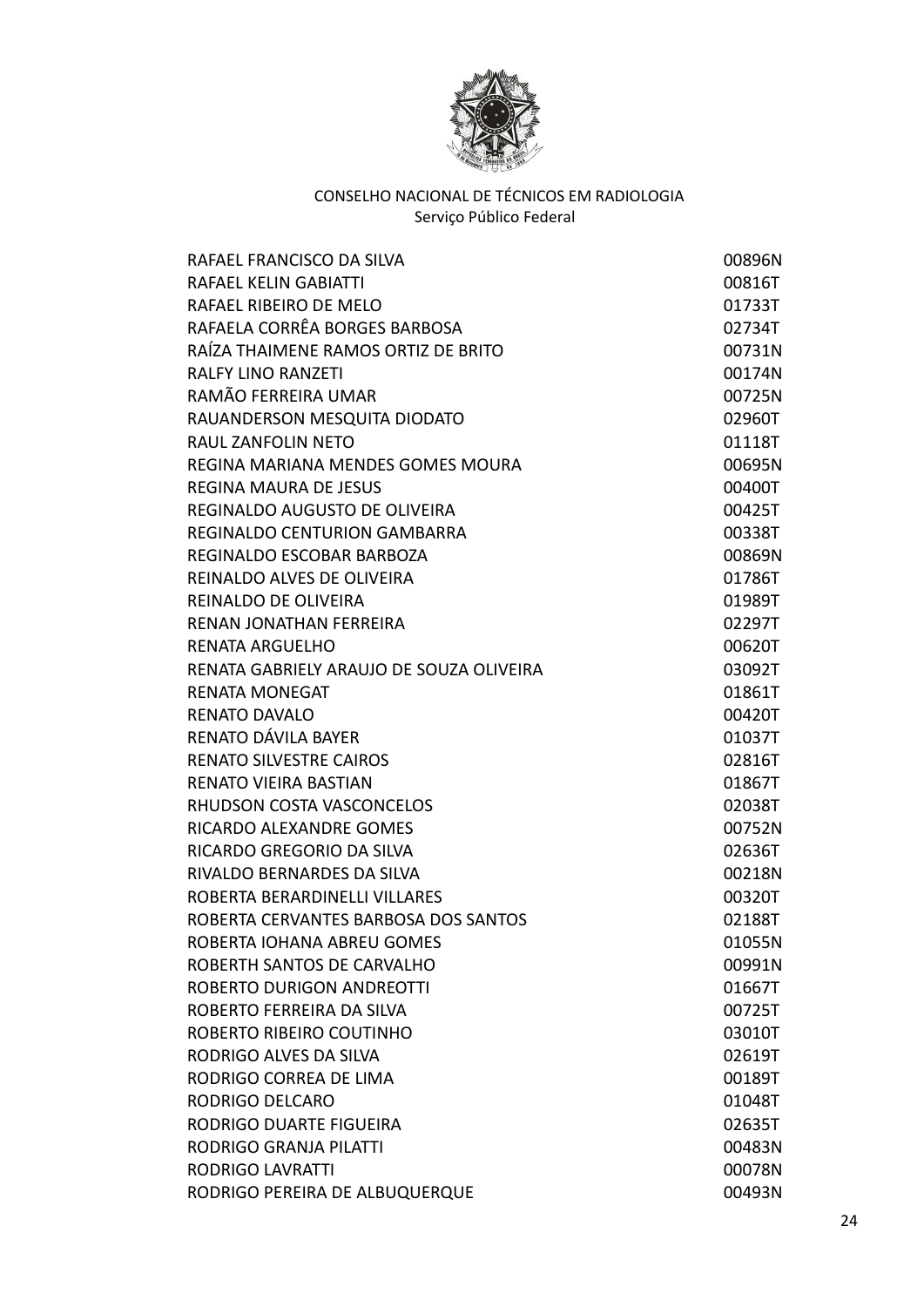

| RODRIGO SILVA OLIVEIRA                   | 00939N |
|------------------------------------------|--------|
| ROGER MILAN COSTA MONTEIRO               | 00646N |
| ROGER NEVES LEMES                        | 00515N |
| <b>ROGER NORO</b>                        | 02513T |
| <b>ROGERIO MARTINS FABRI</b>             | 00678T |
| ROGERIO MENDONÇA SALLES                  | 00640T |
| ROGÉRIO RODIGHIERO DE ABREU              | 01039T |
| RÔMULO MARIANO SILVA                     | 01062N |
| RONALDO SOARES DE CARVALHO               | 00233T |
| RONDINEI MOREIRA PEREIRA                 | 00175T |
| RONYEVERSON BONAFE SILVEIRA              | 00808T |
| ROSA APARECIDA DE OLIVEIRA               | 00353T |
| ROSALINA FERREIRA DE MOURA               | 00959N |
| <b>ROSANE BOTTCHER</b>                   | 02110T |
| ROSANE GOMES MONTEIRO                    | 00463T |
| ROSANE PEREIRA QUEVEDO GOMES             | 02929T |
| ROSÂNGELA CAMPOS ROCHA                   | 00786T |
| ROSANI MANTOVANI                         | 00510T |
| ROSE DELMA DOS SANTOS                    | 01601T |
| ROSELE RODRIGUES SALES PEDREIRA DA SILVA | 02480T |
| ROSELI AJALA                             | 00688N |
| ROSELI GARCIA DA ROSA DE OLIVEIRA        | 00644T |
| ROSÉLY ALCIENE CHAMORRO                  | 01681T |
| ROSEMEIRE DE SOUZA                       | 01881T |
| ROSENWELTT INFANTINO MARTINS             | 00016N |
| <b>ROSENY DIAS FERREIRA</b>              | 01078N |
| <b>ROSIANA MARTINS</b>                   | 00716N |
| ROSICLEI FURLANETO                       | 00241N |
| ROSILANGE OLIVEIRA LEITE AMORIM          | 01087N |
| <b>ROSILENE BRUMATI</b>                  | 03071T |
| ROSILENE SANTANA DE SOUZA                | 01044T |
| ROSIMAR NOGUEIRA BARROS                  | 00387N |
| ROSIMEIRE PEREIRA JARA                   | 01090N |
| ROSINETH SOUZA LIMA                      | 02953T |
| RUBISVALDO MARIANO RODRIGUES             | 00076T |
| <b>RUDINEI MENONCIN</b>                  | 02659T |
| RUDSON DE ARAUJO RAMOS DE CARVALHO       | 00201N |
| <b>RUI DE LIMA</b>                       | 00138T |
| SABRINA ROSA DA COSTA                    | 00446N |
| SABRINA ZAMINHAN PELLIZARI               | 01083N |
| <b>SALES JACINTO SOARES</b>              | 00569T |
| SALVADOR FERREIRA LEAL JUNIOR            | 01804T |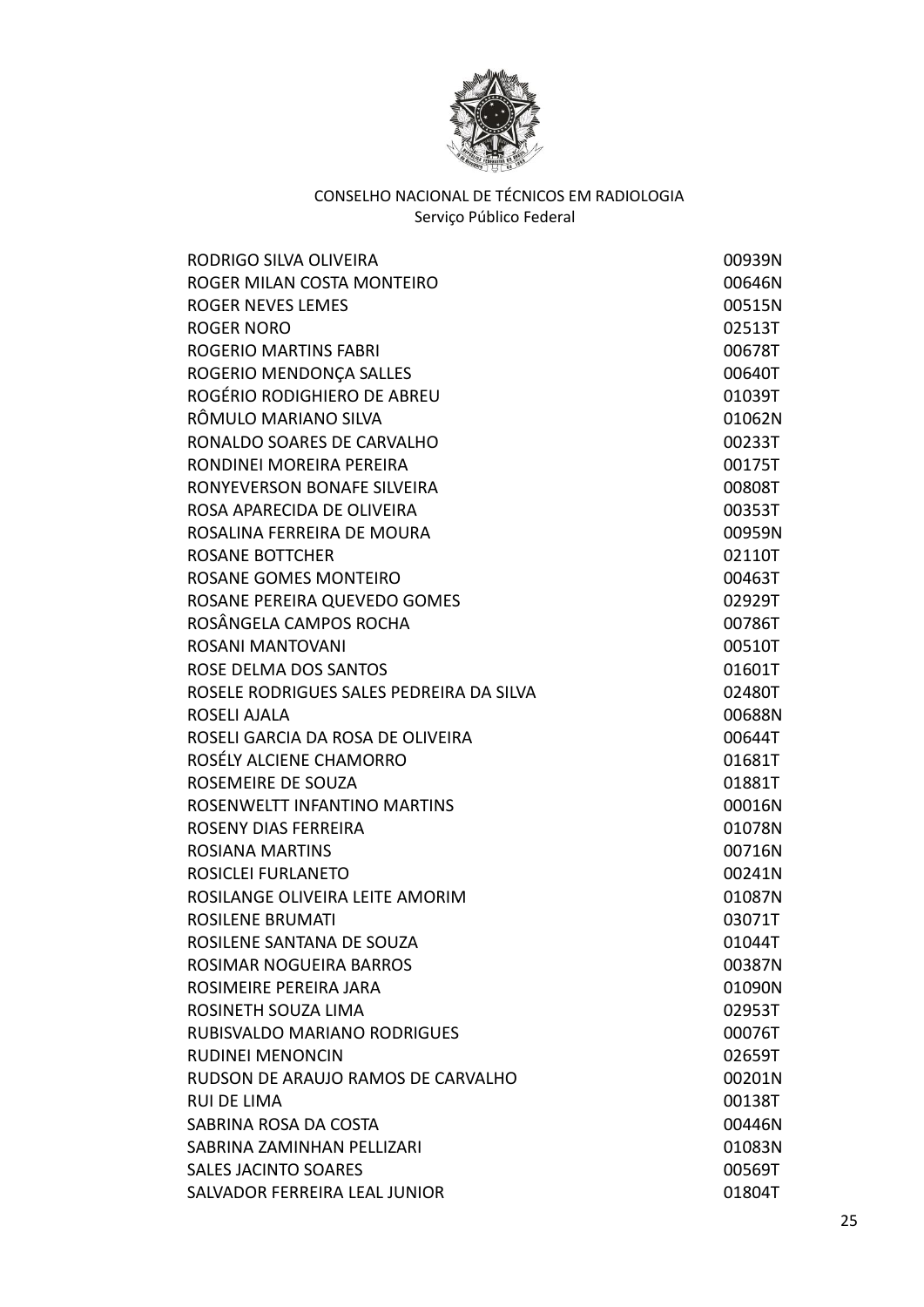

| SANDRA MALTA DE SOUZA                         | 02392T |
|-----------------------------------------------|--------|
| SANDRA MARA CABREIRA DE MORAES DIEDRICH       | 00255T |
| <b>SANDRA REIMANN</b>                         | 01593T |
| <b>SANDRO LUCIO PEREIRA</b>                   | 02940T |
| SANDRO LUIS DE BRITO TERRADAS                 | 00610N |
| <b>SARA BARCELLOS GIL</b>                     | 00780T |
| SARA TEREZA FONSECA PEREIRA                   | 03111T |
| SEBASTIANA PEREIRA DA SILVA                   | 02253T |
| SEBASTIÃO CLEITON GOMES RODRIGUES             | 01101N |
| <b>SELMA CARDOSO NEVES</b>                    | 02373T |
| SÉRGIO PEREIRA OLIVEIRA                       | 00512N |
| SERGIO ROMEU SALOMÁO                          | 00244T |
| SIDNEYA ALVES DE OLIVEIRA                     | 00604N |
| <b>SILAS NOGUEIRA TOPAN</b>                   | 01122T |
| SILMAR MACHADO DE SOUZA                       | 01474T |
| SILVANA DE FÁTIMA CONTESSA FURQUIM TEIXEIRA   | 00800N |
| SILVANIA DE OLIVEIRA SILVA ALVES              | 00515T |
| SILVÂNIA MARIA DA SILVA                       | 00836T |
| SILVERIO NUNES PESSOA FREITAS                 | 01105T |
| SILVIOMAR DE ALMEIDA                          | 00744T |
| SIMARA MONIQUE CORRÊA DE MORAES               | 00450N |
| SIMONE NOVAIS DOS SANTOS PEREIRA              | 00790N |
| SIRLEI DA SILVA RODRIGUES                     | 03104T |
| SIRLENE MORAES PALACIO                        | 00647T |
| SOLANGE SOARES DA SILVA                       | 03112T |
| SOLIANE APARECIDA DA SILVA                    | 02368T |
| SÔNIA DOS SANTOS VARGAS                       | 02246T |
| <b>SORAIA CAPESSI</b>                         | 00841N |
| STHEFANY ANAIR HANSEN MACEDO                  | 03018T |
| <b>SUELY CRISTINA DOS SANTOS</b>              | 02557T |
| SUHEILA CRISTINA WENDLER RODRIGUES DOS SANTOS | 01112T |
| SUHELY ALMERINDA ALVES DE MELO                | 00617N |
| SUIANY CAROLLINE DA SILVA RAMOS               | 00920N |
| SUIZE CRISTINA RONDON DE SA                   | 00156N |
| SUSIELLEN OLIVEIRA WANDERLEI                  | 01051N |
| SUZANA VERSALLI CARDOSO                       | 02864T |
| SUZIMAR DIAS DA SILVA                         | 03037T |
| <b>SYLVANA SOARES MARTINS</b>                 | 01684T |
| TÁBATA CRISTINA APOLINÁRIO PRADO              | 02907T |
| <b>TAIALA VIANA MUNIZ</b>                     | 03094T |
| TAILANA DE SOUZA VIEIRA                       | 01085N |
| <b>TALITA SOUZA SANTOLINI</b>                 | 00884N |
|                                               |        |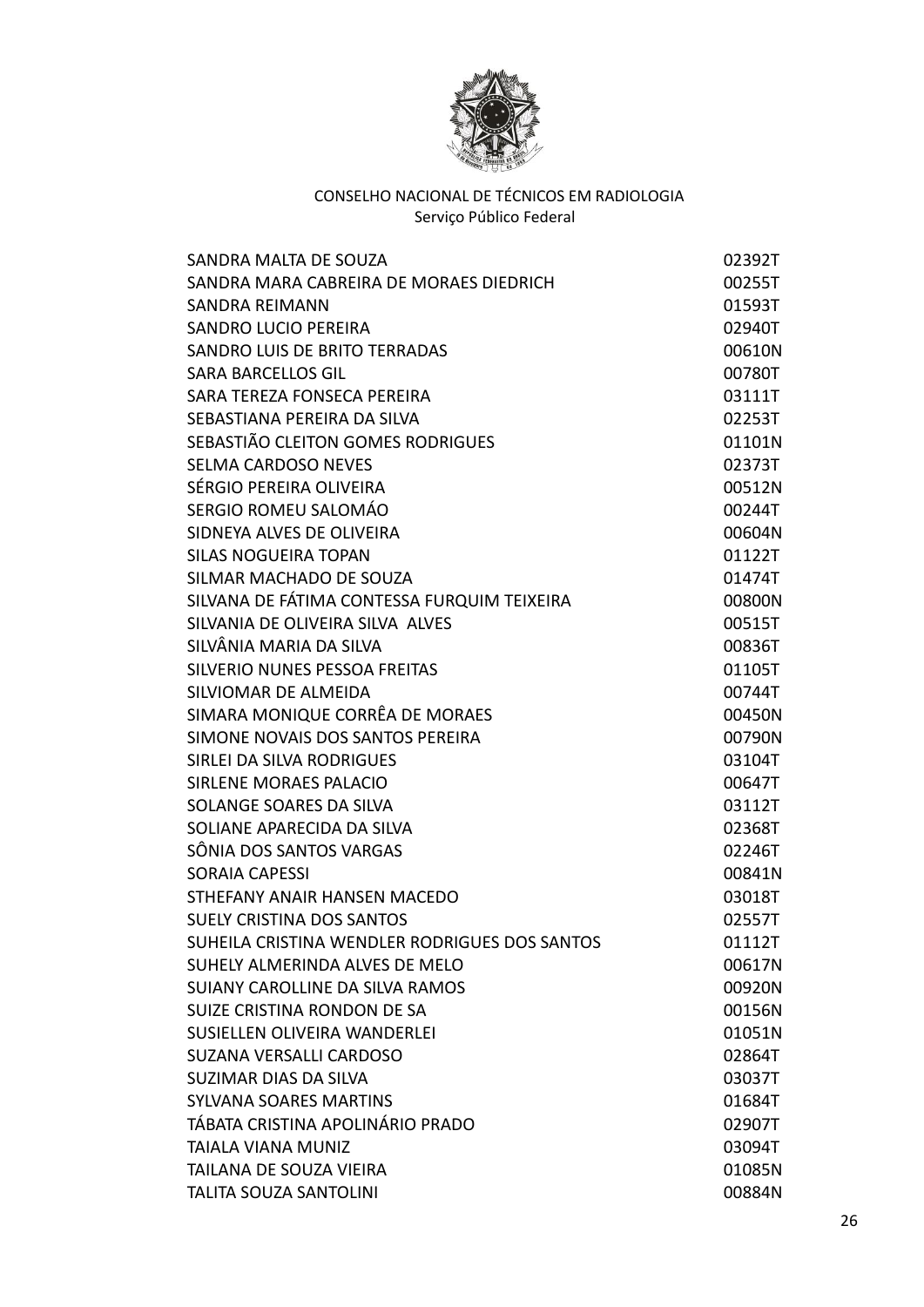

| <b>TALYSON FELIPE ROSA DOS SANTOS</b>     | 03116T |
|-------------------------------------------|--------|
| TAMI GABRIELA FERREIRA RAMOS              | 00774N |
| TÂNIA MARA FERREIRA TRINDADE              | 02796T |
| <b>TANIA REGINA FERREIRA SANTOS</b>       | 00846N |
| TÁSSIA MARIA DOS SANTOS MIRANDA SCHNEIDER | 01927T |
| TATIAINE PEREIRA DE SÁ ESPRENDOR          | 02802T |
| TATIANA DE ALENCAR NICOLAU                | 01203T |
| TATIANE ALBUQUERQUE CAVALCANTI            | 02785T |
| <b>TAUANA FERNANDES DIAS</b>              | 02569T |
| TEREZA SOUZA DA SILVA                     | 00664T |
| TERTULIANO BERNARDINO DE SOUZA FILHO      | 01094N |
| THAIS DOS SANTOS SILVA                    | 00765N |
| THAIS GABRIELE VITOR BINDEVALD            | 00913N |
| THAÍS MORAIS DA SILVA                     | 02424T |
| THAIS RODRIGUES MARTINS                   | 00811N |
| THAISA MENDES CORREA CAMPOS               | 02926T |
| THAISA VIANA SILVA                        | 00506N |
| <b>THALITA DE AZEVEDO LOPES</b>           | 00984N |
| THALYTA AMANDA PEREIRA LIMA               | 02412T |
| THIAGO BARROS DA SILVA                    | 00835N |
| THIAGO DE FREITAS MILESKI                 | 01529T |
| THIAGO DE MELO BERTACCI                   | 00959T |
| THIAGO PEREIRA DA SILVA                   | 00375N |
| THIAGO PEREIRA DE ARAÚJO                  | 01572T |
| <b>THIAGO RAFAEL ROQUE</b>                | 02745T |
| <b>TIAGO ALVES BARBOSA</b>                | 00166N |
| TIAGO CASTRO DE AMORIM                    | 00035N |
| <b>TIAGO FLORENCIO RODRIGUES</b>          | 01708T |
| <b>TIAGO LUZ SOUZA</b>                    | 01972T |
| <b>TIAGO MARTINS DA SILVA</b>             | 01703T |
| TIAGO SOUZA DA SILVA                      | 00406N |
| TICIARA VALDERRAMOS DE ARRUDA ALVES       | 00199T |
| TULIO CESAR GONCALVES PIRES               | 00184N |
| UELLBER CESAR DE OLIVEIRA RIBEIRO         | 03078T |
| <b>VAGNER FERNANDES MARTINS</b>           | 01791T |
| VALDELETE MARQUES MORAES DE CASTRO        | 02922T |
| <b>VALDENIR RUFINO NUNES</b>              | 00074T |
| <b>VALDILEIA FLORES BEZERRA</b>           | 01149T |
| VALDINA DA SILVA FERREIRA                 | 00467N |
| VALDINÉIA LEAL DE SOUSA PIRES DA SILVA    | 02664T |
| <b>VALDINEY DE OLIVEIRA MORENO</b>        | 00859T |
| VALDIR APARECIDO DE SOUZA                 | 00141T |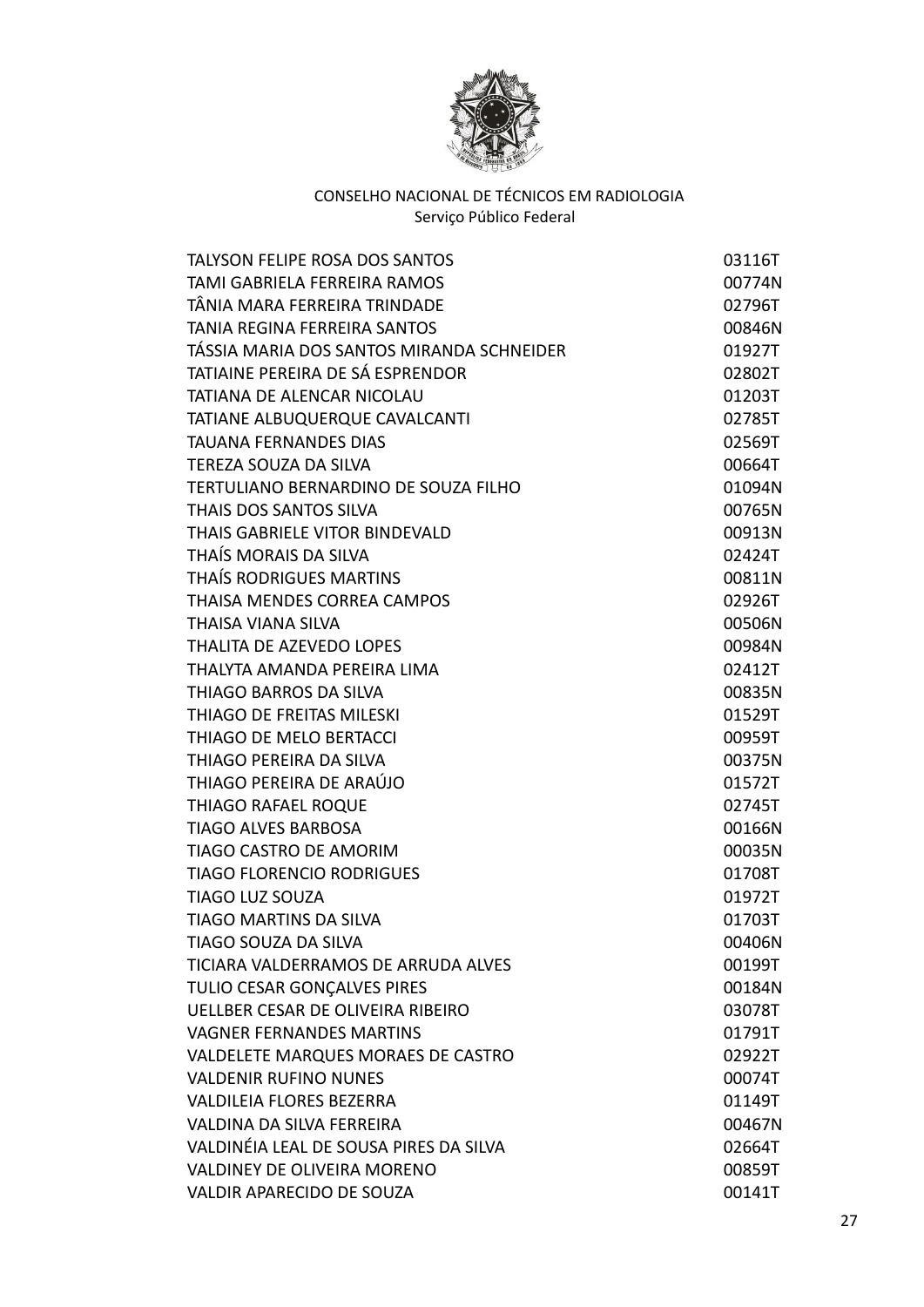

| <b>VALDIRENE PLEFKA</b>              | 01531T |
|--------------------------------------|--------|
| VALDOMIRO DE OLIVEIRA SOUZA          | 00128T |
| VALÉRIA BARBOSA DE SOUZA             | 02954T |
| <b>VALTER TEIXEIRA DE OLIVEIRA</b>   | 00743T |
| <b>VANDER GOMES VICENTE</b>          | 00761N |
| <b>VANDERLEIA ALVES NUNES BAMBIL</b> | 03100T |
| VANDERLEIA TAVARES DE ARAÚJO         | 02714T |
| <b>VANDERSON MOREIRA DOS SANTOS</b>  | 03054T |
| VANESSA BARBOSA DE OLIVEIRA          | 01029N |
| <b>VANESSA CRISTIANE DA SILVA</b>    | 02219T |
| <b>VANESSA DA SILVA</b>              | 01647T |
| <b>VANESSA FERREIRA SANTOS</b>       | 03090T |
| <b>VANESSA SILVA GOMES</b>           | 01961T |
| VANIA ORTEGA DE CASTRO               | 01969T |
| <b>VANILTON ROBERTO DE SOUZA</b>     | 02032T |
| <b>VANILZA LEMES DOS SANTOS</b>      | 01059T |
| VENEDI MARTA WERNER VERÃO            | 00512T |
| <b>VERÔNICA THAÍSE EICHINGER</b>     | 00534T |
| VICTOR LENNON SANTIAGO SILVA         | 00931N |
| <b>VILMA REIS BLANCO</b>             | 00516T |
| VITOR HUGO DA SILVA PEREIRA          | 02588T |
| <b>VIVIANE DA COSTA SILVA</b>        | 00680N |
| <b>VIVIANE FERNANDES DOURADO</b>     | 00314T |
| <b>VIVIANE HELOISA BRIDA</b>         | 00535T |
| <b>VOLNEI GOMES DA SILVA</b>         | 02752T |
| WAGNER LUIZ DE OLIVEIRA CAETANO      | 01631T |
| <b>WAGNER WILLIAN TOMAZ</b>          | 00968N |
| <b>WALDINEIA DIAS DE GODOY</b>       | 00952N |
| <b>WALMI DE LIMA XAVIER</b>          | 00418N |
| <b>WALTER BARROS BARBOSA</b>         | 00503T |
| <b>WANCLEY FERNANDES</b>             | 00165N |
| WANDRÉ ESPÍNDOLA EUDOCIAK            | 00171T |
| <b>WANESSA BRUM</b>                  | 01058T |
| WANILSON CÂNDIDO DE LIMA             | 01068N |
| <b>WATHSON FREITAS KLEIN</b>         | 02030T |
| WEDER SANTOS DE ALMEIDA              | 00860N |
| <b>WELINGTON ANDRADE VIANA</b>       | 02841T |
| WÉLITA CONCEIÇÃO DE JESUS SILVA      | 02063T |
| <b>WELLINGTON DA SILVA WITZEL</b>    | 00823T |
| <b>WERIKA FRANCA DE DEUS</b>         | 00754N |
| <b>WESLEY FARIA MATOS</b>            | 01212T |
| WILIANNE GONZAGA DA SILVA            | 02843T |